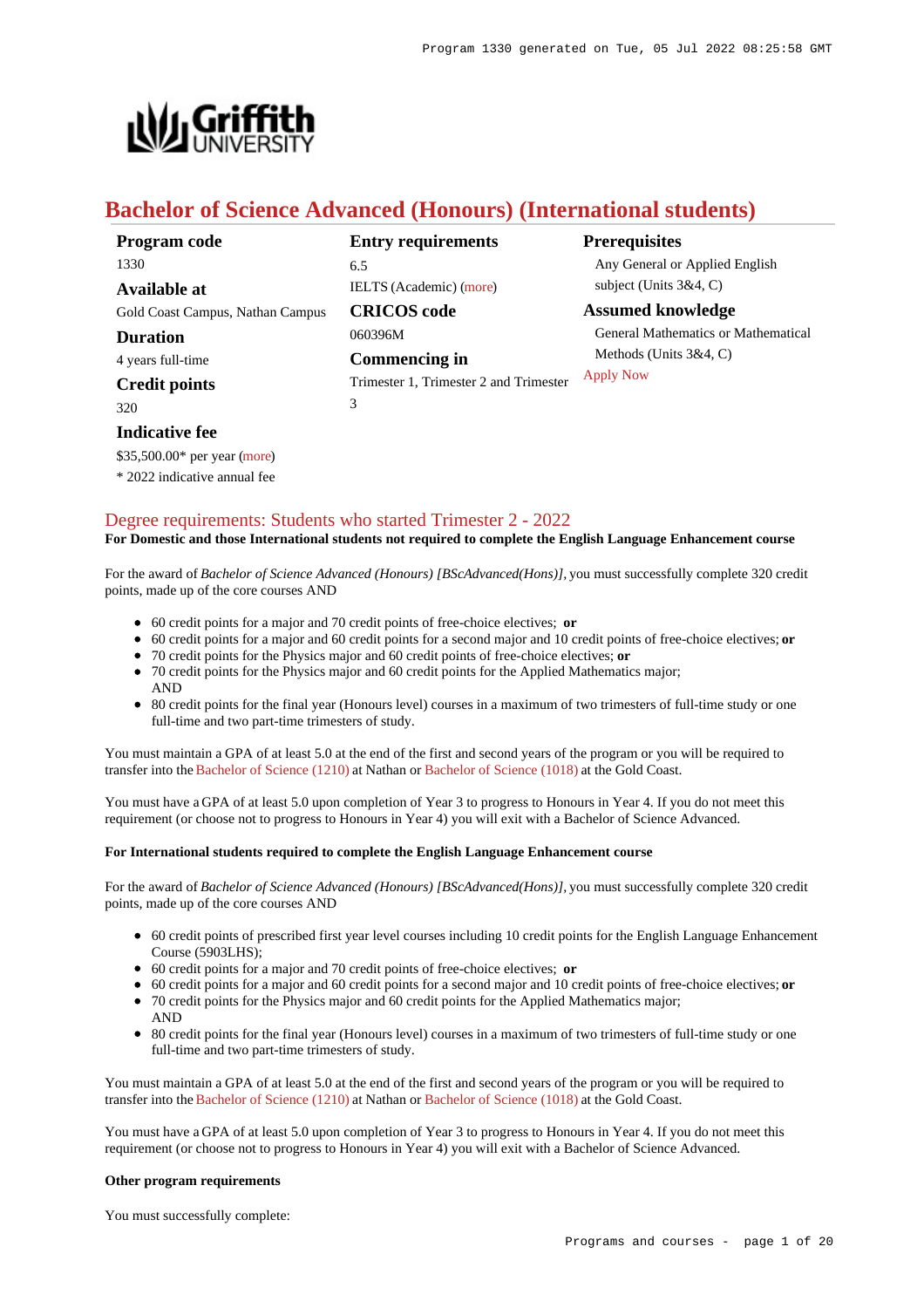- no more than 100 credit points of Level 1 courses (the first digit of a course code denotes the level);
- at least 60 credit points of Level 3 courses or higher.

#### **Exit point**

To be eligible for the award of *Bachelor of Science Advanced (BScAdvanced),* you must successfully complete 240 credit points as prescribed below:

- gain 70 credit points for the prescribed first year level courses
- 60 credit points for a major and 70 credit points of free-choice electives; **or**   $\bullet$
- 70 credit points for the Physics major and 60 credit points of free-choice electives; **or**
- 70 credit points for the Physics major and 60 credit points for the Applied Mathematics major;
- gain 40 credit points for specific Advanced Studies courses:
	- 2601SCG Advanced Studies Task 1
	- 2602SCG Advanced Studies Task 2
	- [3094SCG\\_P1 Advanced Studies Project](https://www148.griffith.edu.au/Course/3094SCG_P1) and [3094SCG\\_P2 Advanced Studies Project](https://www148.griffith.edu.au/Course/3094SCG_P2)
- gain 60 credit points for electives or a second Bachelor of Science major
- complete no more than 100 credit points for first year level courses
- complete at least 60 credit points for third year level courses.

To exit at the end of third year, you should apply for a program transfer.

#### **Honours**

#### **Classification of Honours**

This degree with Honours may be awarded in the following classes:

- Class I Honours
- Class IIA Honours
- Class IIB Honours
- Class III Honours

The class of Honours to be awarded to each student in this degree will be determined on the basis of the GPA achieved for the 80 credit points of nominated courses and a minimum percentage for the Dissertation as outlined in the **Calculation of Honours Classification** section of the [Bachelor Honours Degree \(AQF Level 8\) Policy](http://policies.griffith.edu.au/pdf/Bachelor Honours Degree Policy.pdf).

The 80 credit points of nominated courses are as follows:

- **Applied Mathematics:**
	- [6205NSC Topics in Applied Mathematics 1](https://www148.griffith.edu.au/Course/6205NSC) (10CP)
	- [6206NSC Topics in Applied Mathematics 2](https://www148.griffith.edu.au/Course/6206NSC) (10CP)
	- [6207NSC Topics in Applied Mathematics 3](https://www148.griffith.edu.au/Course/6207NSC) (10CP)
	- [6208NSC Topics in Applied Mathematics 4](https://www148.griffith.edu.au/Course/6208NSC) (10CP)
	- [6002ESC\\_P1 Honours Dissertation](https://www148.griffith.edu.au/Course/6002ESC_P1) (20CP)
	- [6002ESC\\_P2 Honours Dissertation](https://www148.griffith.edu.au/Course/6002ESC_P2) (20CP)
- **Biosciences:** 
	- [6000ESC Research Proposal and Planning](https://www148.griffith.edu.au/Course/6000ESC) (10CP)
	- Listed elective (10CP)
	- [6001ESC\\_P1 Honours Dissertation](https://www148.griffith.edu.au/Course/6001ESC_P1) (20CP)
	- [6001ESC\\_P2 Honours Dissertation](https://www148.griffith.edu.au/Course/6001ESC_P2) (20CP)
	- [6001ESC\\_P3 Honours Dissertation](https://www148.griffith.edu.au/Course/6001ESC_P3) (20CP)
- **Chemistry:**
	- [6000ESC Research Proposal and Planning](https://www148.griffith.edu.au/Course/6000ESC) (10CP)
	- Listed elective (10CP)
	- [6001ESC\\_P1 Honours Dissertation](https://www148.griffith.edu.au/Course/6001ESC_P1) (20CP)
	- [6001ESC\\_P2 Honours Dissertation](https://www148.griffith.edu.au/Course/6001ESC_P2) (20CP)
	- [6001ESC\\_P3 Honours Dissertation](https://www148.griffith.edu.au/Course/6001ESC_P3) (20CP)

#### **Geography/Marine Science/Wildlife Biology:**

- [6000ESC Research Proposal and Planning](https://www148.griffith.edu.au/Course/6000ESC) (10CP)
- Listed elective (10CP)
- [6001ESC\\_P1 Honours Dissertation](https://www148.griffith.edu.au/Course/6001ESC_P1) (20CP)
- [6001ESC\\_P2 Honours Dissertation](https://www148.griffith.edu.au/Course/6001ESC_P2) (20CP)
- [6001ESC\\_P3 Honours Dissertation](https://www148.griffith.edu.au/Course/6001ESC_P3) (20CP)
- **Physics (Nathan):**
	- [6005ESC Tensors, Groups and General Relativity](https://www148.griffith.edu.au/Course/6005ESC) (10CP)
	- [6006ESC Honours Classical and Quantum Mechanics](https://www148.griffith.edu.au/Course/6006ESC) (10CP)
	- [6304NSC Honours Statistical and Condensed Matter Physics](https://www148.griffith.edu.au/Course/6304NSC) (10CP)
	- [6007ESC Classical and Quantum Electrodynamics](https://www148.griffith.edu.au/Course/6007ESC) (10CP)
	- [6002ESC\\_P1 Honours Dissertation](https://www148.griffith.edu.au/Course/6002ESC_P1) (20CP)
	- [6002ESC\\_P2 Honours Dissertation](https://www148.griffith.edu.au/Course/6002ESC_P2) (20CP)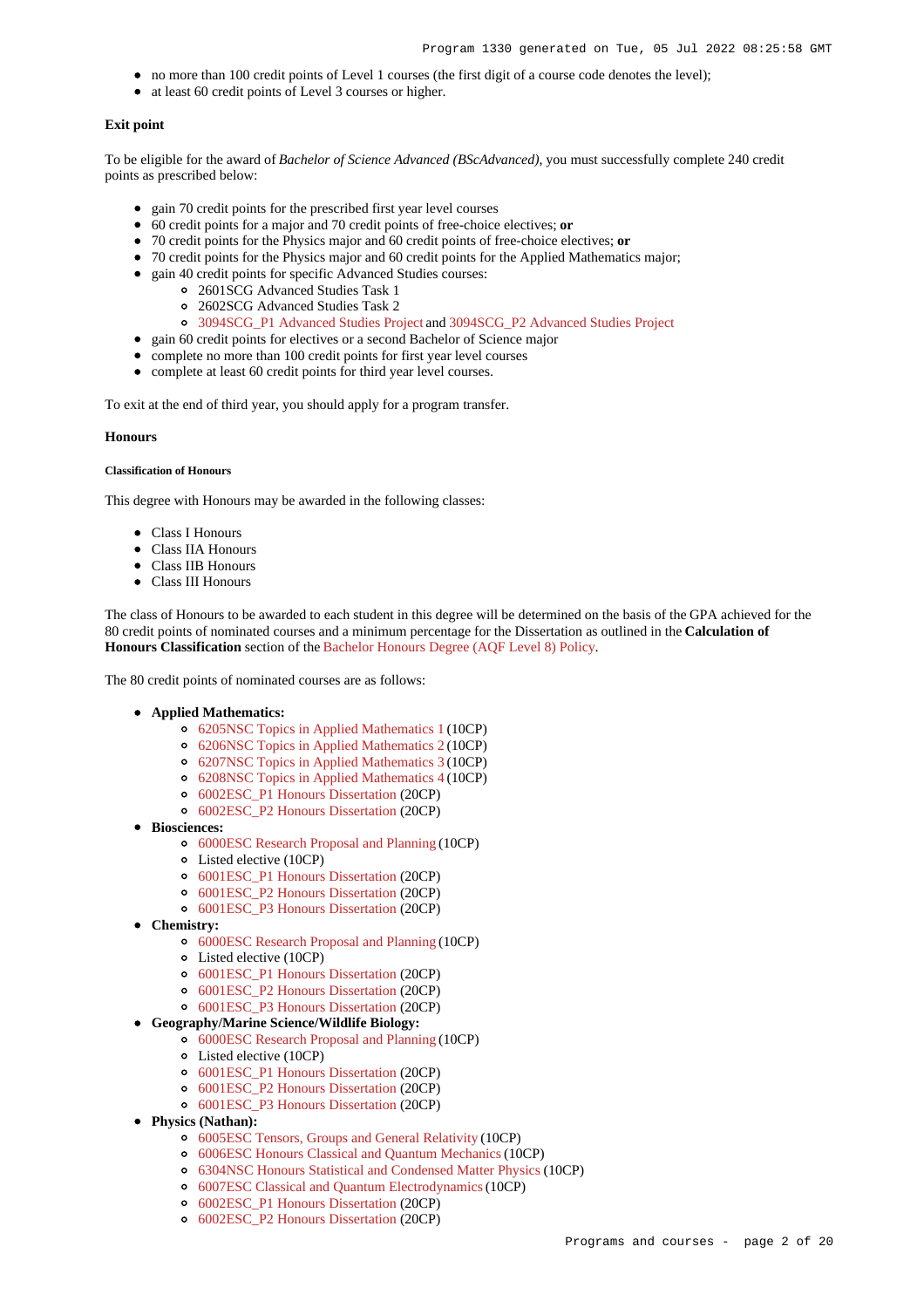If you do not achieve the standard necessary to be awarded Class III Honours, you will exit with the Bachelor of Science Advanced.

#### **Australian Qualifications Framework (AQF) Level and Type**

The [Australian Qualifications Framework](http://www.aqf.edu.au/) (AQF) is the national policy for regulated qualifications in Australian education and training. This qualification is accredited as an AQF Level 8 - Bachelor Honours Degree.

#### **English Language Enhancement**

All undergraduate International students are required to complete an **English Language Enhancement (ELE) course** unless specific criteria are met as specified in Section 1.2 of the *[Bachelor Degree Policy - Schedule 1: Requirement to Complete the](http://policies.griffith.edu.au/pdf/Bachelor Degree Policy Schedule 1.pdf) [English Language Enhancement Course](http://policies.griffith.edu.au/pdf/Bachelor Degree Policy Schedule 1.pdf)*.

The following course must be completed in the first trimester of study:

[5903LHS Language and Communication for Sciences](https://www148.griffith.edu.au/Course/5903LHS)

Advice regarding the requirement to complete the ELE course is available via the *myGriffith* portal (in the To Do List).

#### **Students whose first language is English are not permitted to undertake this ELE course.**

### [Program learning outcomes](https://www148.griffith.edu.au/programs-courses/Program/1330/Courses/International#programLearningOutcomes)

#### **Program learning outcomes**

[Program Learning Outcomes](https://www.griffith.edu.au/__data/assets/pdf_file/0017/134522/PLO-general-advice.pdf) communicate to the community the value of the Griffith educational experience as benchmarked against national qualification standards.

[Program Learning Outcomes for this award](https://www.griffith.edu.au/__data/assets/pdf_file/0012/301242/BScience-Advanced-Hons-PLO_L8.pdf) describe the knowledge, skills and the application of knowledge and skills you will acquire through studying the Griffith program of your choice.

### [Course list: Students starting Trimester 2 - 2022](https://www148.griffith.edu.au/programs-courses/Program/1330/Courses/International#course-list-content)

**Course offering information in program structures is a guide only. Please check the actual offering information in the Course Catalogue.**

### **Note: Students must check the prerequisite and incompatible requirements before selecting any course within this program.**

#### **English Language Enhancement course**

Students required to undertake the English Language Enhancement course must complete the following course in their first trimester of study in place of a Level 1 Science course:

| <b>Trimester</b> |         | Course code Requirement    | Course title                             | CР     |
|------------------|---------|----------------------------|------------------------------------------|--------|
| Tri 1.2 or 3     | 5903LHS | <b>English Enhancement</b> | Language and Communication for Sciences  | $10-1$ |
|                  |         |                            | OR                                       |        |
| Tri $1.2$ or $3$ |         | Listed Elective            | Level 1 Science course (from list below) | $10-1$ |

#### **Year 1**

You must select **70 credit points** from the following Level 1 courses (or 60 credit points for those students completing the English Language Enhancement course):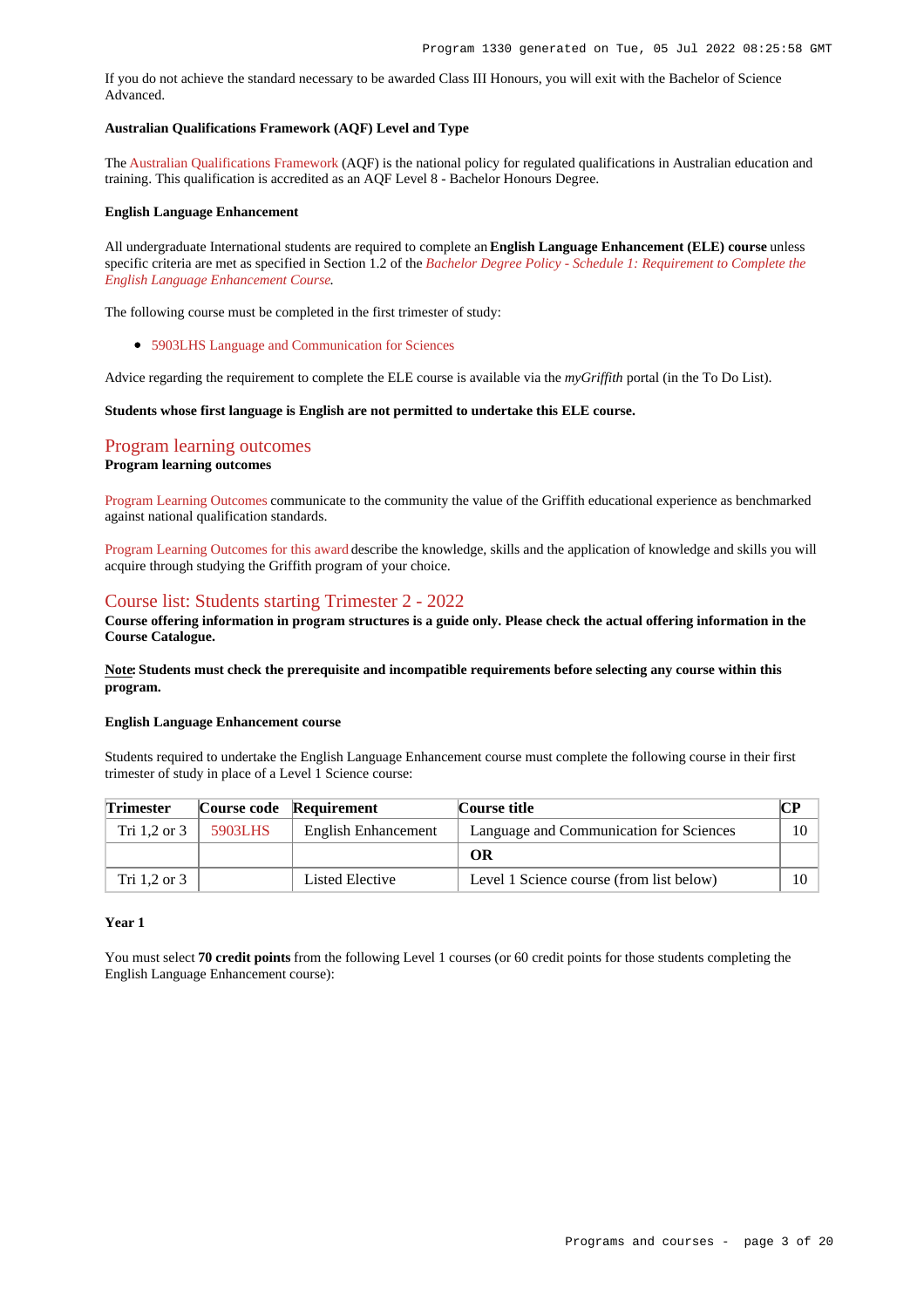| <b>Trimester</b> | Course code    | <b>Requirement Course title</b> |                                                                                                                                                                                             | $ {\bf CP}$ |
|------------------|----------------|---------------------------------|---------------------------------------------------------------------------------------------------------------------------------------------------------------------------------------------|-------------|
| Tri 1            | 1001NSC        | Listed<br>Elective              | Human Biology: from Cells to Systems (Clinical Sciences<br>major)                                                                                                                           | 10          |
| Tri 1            | <b>1007ENV</b> | Listed<br>Elective              | Introduction to Marine Science (Marine Biology major)<br>(Gold Coast)                                                                                                                       | 10          |
| Tri 1,3          | 1041SCG        | Listed<br>Elective              | Biological Systems (Biochemistry and Molecular Biology<br>major / Clinical Sciences major / Geography major / Marine<br>Biology major / Microbiology major / Wildlife Biology<br>major)     | 10          |
| Tri 1,3          | 1021SCG        | Listed<br>Elective              | Chemistry 1A NATHAN (Biochemistry and Molecular<br>Biology major / Chemistry major / Clinical Sciences major /<br>Geography major / Microbiology major / Wildlife Biology<br>major)         | 10          |
|                  |                |                                 | <b>OR</b>                                                                                                                                                                                   |             |
| Tri 1,3          | 1023SCG        | Listed<br>Elective              | Chemistry I GOLD COAST (Biochemistry and Molecular<br>Biology major / Chemistry major / Geography major / Marine<br>Biology major / Wildlife Biology major)                                 | 10          |
| Tri 1,2          | 1201SCG        | Listed<br>Elective              | Linear Algebra (Applied Mathematics major/Chemistry<br>major / Physics major)                                                                                                               | 10          |
| Tri 2            | 1042SCG        | Listed<br>Elective              | Genetics and Evolutionary Biology (Biochemistry and<br>Molecular Biology major / Clinical Sciences major / Marine<br>Biology major / Microbiology major / Wildlife Biology<br>major)        | 10          |
| Tri 1,3          | 1015SCG        | Listed<br>Elective              | Quantitative Reasoning (Biochemistry and Molecular<br>Biology major / Clinical Sciences major / Geography major /<br>Marine Biology major / Microbiology major / Wildlife<br>Biology major) | 10          |
| Tri 1,2          | 1031SCG        | Listed<br>Elective              | Physics 1A (Physics major)                                                                                                                                                                  | 10          |
| Tri 1,3          | 1043SCG        | Listed<br>Elective              | Introduction to Environmental Sustainability (Geography<br>major / Marine Biology major / Wildlife Biology major)                                                                           | 10          |
| Tri 2            | 1044SCG        | Listed<br>Elective              | Earth Systems (Geography major / Marine Biology major /<br>Wildlife Biology major)                                                                                                          | 10          |
| Tri 2            | 1014NSC        | Listed<br>Elective              | Fundamentals of Biochemistry (Biochemistry and Molecular<br>Biology major / Clinical Sciences major / Microbiology<br>major)                                                                | 10          |
| Tri 2            | 1022SCG        | Listed<br>Elective              | Chemistry 1B NATHAN (Biochemistry and Molecular<br>Biology major / Chemistry major / Clinical Sciences major /<br>Microbiology major)                                                       | 10          |
|                  |                |                                 | <b>OR</b>                                                                                                                                                                                   |             |
| Tri 2            | 1024SCG        | Listed<br>Elective              | Chemistry II GOLD COAST (Biochemistry and Molecular<br>Biology major / Chemistry major)                                                                                                     | 10          |
| Tri 2            | 1032SCG        | Listed<br>Elective              | Physics 1B (Physics major) (see Note 1)                                                                                                                                                     | 10          |
| Tri 2,3          | 1014SCG        | Listed<br>Elective              | Statistics (Biochemistry and Molecular Biology major /<br>Chemistry major / Geography major / Marine Biology major /<br>Microbiology major / Wildlife Biology major)                        | 10          |
| Tri 2,3          | 1202SCG        | Listed<br>Elective              | Calculus I (Applied Mathematics major / Chemistry major /<br>Physics major)                                                                                                                 | 10          |
| Tri 2            | 1024ENG        | Listed<br>Elective              | Intro to Digital and Spatial Analysis                                                                                                                                                       | 10          |
| Tri 1,2 or 3     | 1017SCG        | Listed<br>Elective              | Foundation Mathematics (see Note 2)                                                                                                                                                         | 10          |
| Tri 1            | <b>1088LHS</b> | Listed<br>Elective              | <b>First Peoples</b>                                                                                                                                                                        | 10          |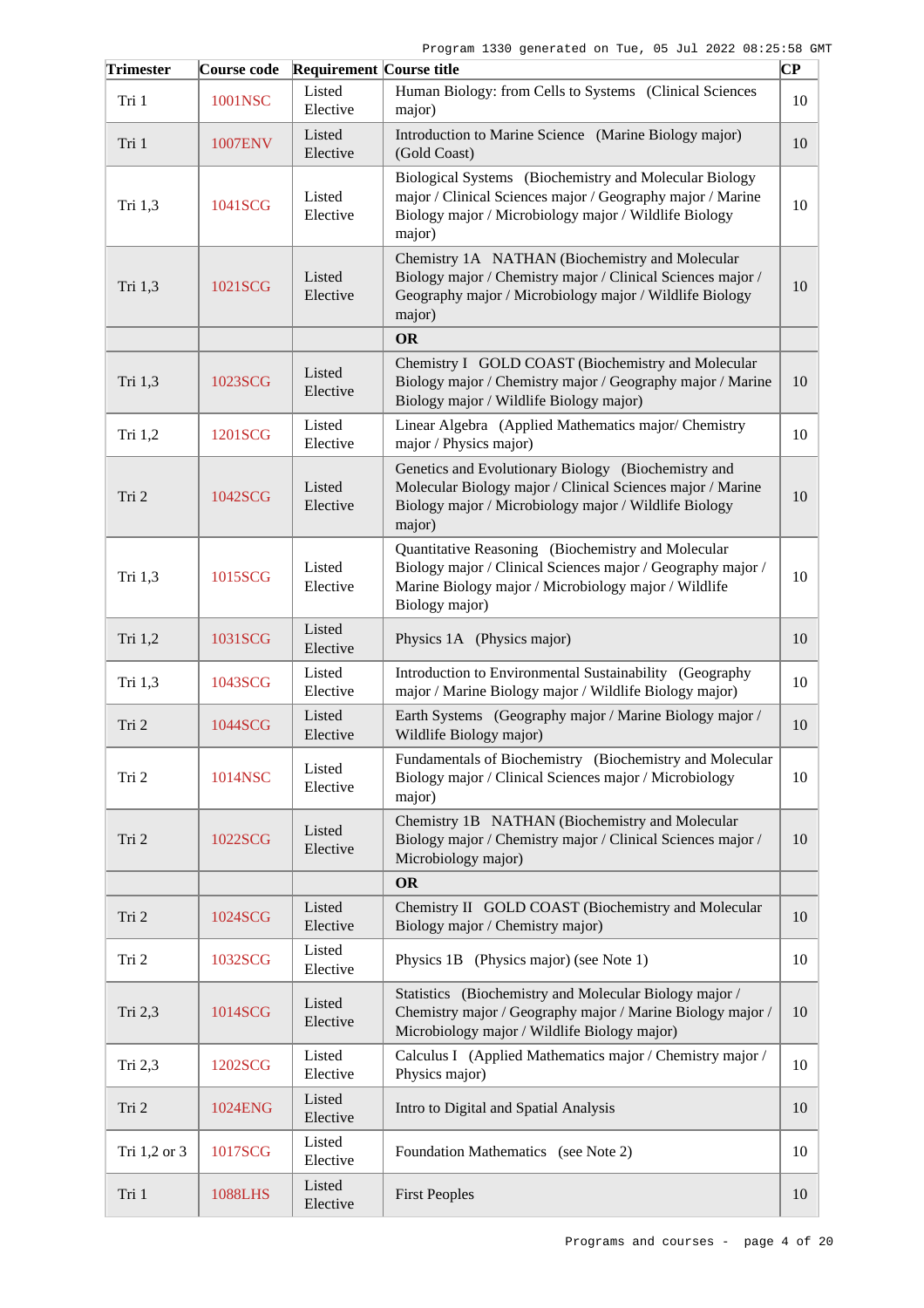Note 1: Students undertaking 1032SCG must complete 1202SCG Mathematics 1B.

Note 2: Students who have not completed Maths B or equivalent must complete 1017SCG Foundation Maths and will complete 1201SCG Liner Algebra in year 2 in place of an elective or free-choice elective.

#### **Years 2, 3 and 4**

You must complete one of the following options:

| <b>Trimester</b> | Course code    | Requirement     | Course title                    | $\overline{\mathbf{C}\mathbf{P}}$ |
|------------------|----------------|-----------------|---------------------------------|-----------------------------------|
| Tri 1,2          |                |                 | Major                           | 60                                |
|                  |                |                 | <b>AND</b>                      |                                   |
| Tri 1,2          |                |                 | Free-choice electives           | 70                                |
|                  |                |                 | <b>OR</b>                       |                                   |
| Tri 1,2          |                |                 | Major                           | 60                                |
|                  |                |                 | <b>AND</b>                      |                                   |
| Tri 1,2          |                |                 | Second major                    | 60                                |
|                  |                |                 | <b>AND</b>                      |                                   |
| Tri 1,2          |                |                 | Free-choice elective            | 10                                |
|                  |                |                 | <b>OR</b>                       |                                   |
| Tri 1,2          |                |                 | Physics major                   | 70                                |
|                  |                |                 | <b>AND</b>                      |                                   |
| Tri 1,2          |                |                 | Free-choice electives           | 60                                |
|                  |                |                 | <b>OR</b>                       |                                   |
| Tri 1,2          |                |                 | Physics major                   | 70                                |
|                  |                |                 | <b>AND</b>                      |                                   |
| Tri 1,2          |                |                 | Applied Mathematics major       | 60                                |
| Tri 1,2,3        | <b>2601SCG</b> | Core to Program | <b>Advanced Studies Task 1</b>  | 10                                |
| Tri 2,3          | 2602SCG        | Core to Program | <b>Advanced Studies Task 2</b>  | 10                                |
| Tri 1,2          | 3094SCG_P1     | Core to Program | <b>Advanced Studies Project</b> | 10                                |
| Tri 2            | 3094SCG_P2     | Core to Program | <b>Advanced Studies Project</b> | 10                                |

You may choose from the following **Honours specialisations** in Year 4:

| <b>Trimester</b> | Course code | Requirement | Course title                      | CP |
|------------------|-------------|-------------|-----------------------------------|----|
| Tri $1,2$        |             |             | Applied Mathematics (Nathan only) | 80 |
|                  |             |             | <b>OR</b>                         |    |
| Tri 1,2          |             |             | <b>Biosciences</b>                | 80 |
|                  |             |             | <b>OR</b>                         |    |
| Tri 1,2          |             |             | Chemistry                         | 80 |
|                  |             |             | <b>OR</b>                         |    |
| Tri 1,2          |             |             | Geography                         | 80 |
|                  |             |             | <b>OR</b>                         |    |
| Tri 1,2          |             |             | Marine Science (Gold Coast only)  | 80 |
|                  |             |             | <b>OR</b>                         |    |
| Tri 1,2          |             |             | Physics                           | 80 |
|                  |             |             | <b>OR</b>                         |    |
| Tri 1,2          |             |             | Wildlife Biology                  | 80 |

Majors (10 available) **Applied Mathematics Major**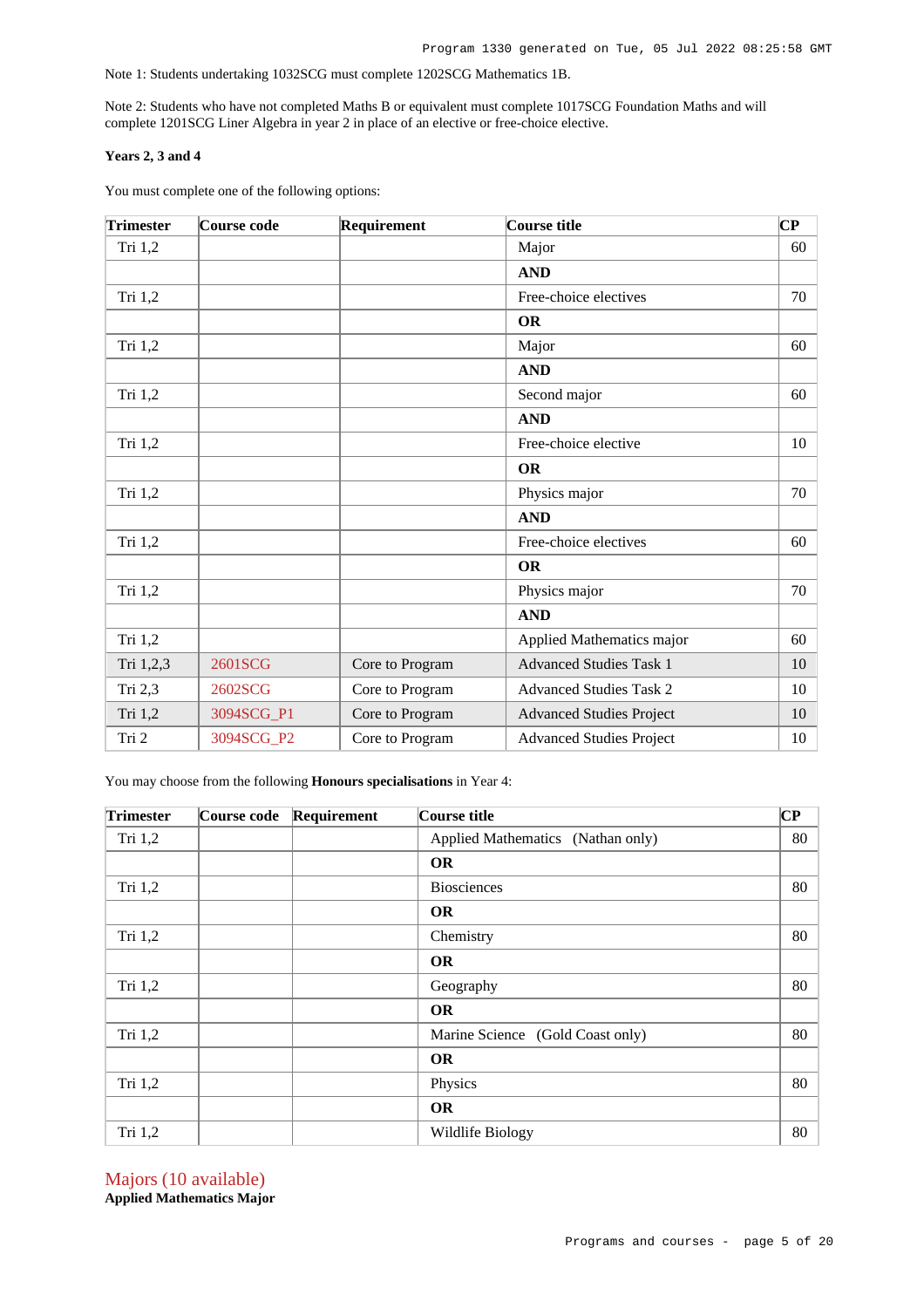## Applied Mathematics

You must complete the following foundation courses:

| <b>Trimester</b> |         | Course code Requirement | Course title                | CР |
|------------------|---------|-------------------------|-----------------------------|----|
| Tri 1.2          | 1201SCG | Recommended Prerea      | Linear Algebra (see Note 1) |    |
| Tri 2.3          | 1202SCG | Recommended Prereg      | Calculus 1                  |    |

Note 1: Students who successfully completed Mathematics B or C should complete 1201SCG. Students who successfully completed only Mathematics A will complete 1017SCG Foundation Mathematics in their first trimester of study and complete 1201SCG in their second trimester of study.

You must complete the following courses:

| <b>Trimester</b> | Course code | Requirement   | Course title                                  | CР |
|------------------|-------------|---------------|-----------------------------------------------|----|
| Tri 1            | 2201NSC     | Core to Major | Linear Algebra and Applications               | 10 |
| Tri 1            | 2205NSC     | Core to Major | Calculus II                                   | 10 |
| Tri 2            | 2202NSC     | Core to Major | <b>Numerical Methods</b>                      | 10 |
| Tri 2            | 2204NSC     | Core to Major | Introduction to Mathematical Modelling        | 10 |
| Tri 1            | 3201NSC     | Core to Major | Advanced Differential Equations and Modelling | 10 |
| Tri 1            | 3203NSC     | Core to Major | Complex Analysis and Applications             | 10 |

### **Science Majors**

### Archaeology (Nathan)

You must complete the following foundation courses:

| <b>Trimester</b> | Course code | Requirement        | Course title                      | CР |
|------------------|-------------|--------------------|-----------------------------------|----|
| Tri 1,3          | 1015SCG     | Recommended Prereq | <b>Quantitative Reasoning</b>     | 10 |
| Tri 1.3          | 1041SCG     | Recommended Prereq | <b>Biological Systems</b>         | 10 |
| Tri 1            | 1088LHS     | Recommended Prereq | <b>First Peoples</b>              | 10 |
| Tri <sub>2</sub> | 1044SCG     | Recommended Prereq | Earth Systems                     | 10 |
| Tri 2            | 1042SCG     | Recommended Prereq | Genetics and Evolutionary Biology | 10 |
| Tri $2,3$        | 1014SCG     | Recommended Prereq | <b>Statistics</b>                 | 10 |

You must complete the following courses:

| <b>Trimester</b> | Course code | Requirement   | Course title                            | CР |
|------------------|-------------|---------------|-----------------------------------------|----|
| Tri 1            | 2303ENV     | Core to Major | Zoology                                 | 10 |
| Tri 1            | 2416ENV     | Core to Major | <b>Environmental Anthropology</b>       | 10 |
| Tri <sub>2</sub> | 2006ESC     | Core to Major | Archaeology: Discovering the Human Past | 10 |
| Tri <sub>2</sub> | 2061ESC     | Core to Major | Artefacts in Archaeology                | 10 |
| Tri 1            | 3067ESC     | Core to Major | Great Debates in Archaeology            | 10 |
| Tri <sub>2</sub> | 3065ESC     | Core to Major | Topics in Archaeology                   | 10 |

### Biochemistry and Molecular Biology

You must complete the following foundation courses: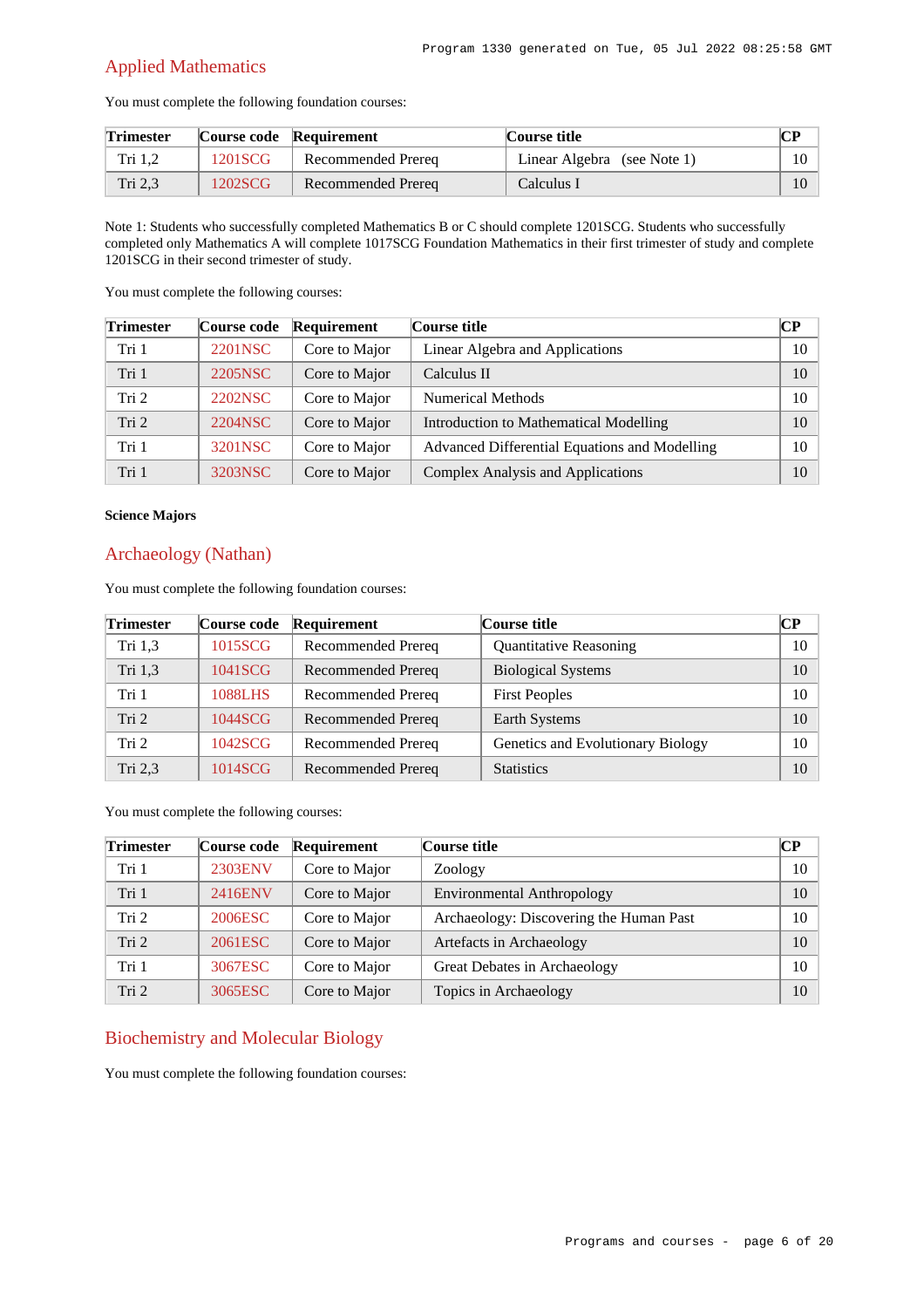| <b>Trimester</b> | Course code | Requirement           | Course title                                          | $\overline{\mathbf{C}\mathbf{P}}$ |
|------------------|-------------|-----------------------|-------------------------------------------------------|-----------------------------------|
| Tri 1,3          | 1015SCG     | Recommended<br>Prereq | <b>Quantitative Reasoning</b>                         | 10                                |
| Tri 1,3          | 1041SCG     | Recommended<br>Prereq | <b>Biological Systems</b>                             | 10                                |
| Tri 1,3          | 1023SCG     | Recommended<br>Prereq | Chemistry I (Gold Coast)                              | 10                                |
|                  |             |                       | <b>OR</b>                                             |                                   |
| Tri 1,3          | 1021SCG     | Recommended<br>Prereq | Chemistry 1A (Nathan)                                 | 10                                |
| Tri 2            | 1014NSC     | Recommended<br>Prereq | Fundamentals of Biochemistry (Nathan) (see Note<br>1) | 10                                |
|                  |             |                       | <b>OR</b>                                             |                                   |
| Tri 2            |             |                       | Listed first year course (Gold Coast)                 | 10                                |
| Tri 2            | 1042SCG     | Recommended<br>Prereq | Genetics and Evolutionary Biology                     | 10                                |
| Tri 2            | 1024SCG     | Recommended<br>Prereq | Chemistry II (Gold Coast)                             | 10                                |
|                  |             |                       | <b>OR</b>                                             |                                   |
| Tri 2            | 1022SCG     | Recommended<br>Prereq | Chemistry 1B (Nathan)                                 | 10                                |
| Tri 2,3          | 1014SCG     | Recommended<br>Prereq | <b>Statistics</b>                                     | 10                                |

Note 1: 1014NSC Fundamentals of Biochemistry is a prerequisite for 2005NSC Protein Science and 2013NSC\_Y1&Y2 Biotechniques Laboratory. Nathan based students will need to take this course before moving to second year major courses.

You must complete the following courses:

| <b>Trimester</b> | Course code | Requirement   | Course title                                             | $\bf CP$ |
|------------------|-------------|---------------|----------------------------------------------------------|----------|
| Tri 1            | 2005NSC     | Core to Major | Protein Science (Nathan)                                 | 10       |
|                  |             |               | <b>OR</b>                                                |          |
| Tri 1            | 2008MSC     | Core to Major | Structural Biochemistry (Gold Coast)                     | 10       |
| Tri 2            | 2013NSC     | Core to Major | Biotechniques Laboratory (Nathan)                        | 10       |
|                  |             |               | <b>OR</b>                                                |          |
| Tri 2            | 2018NSC     | Core to Major | Biosciences Laboratory Skills (Gold Coast)               | 10       |
| Tri 1            | 2003NSC     | Core to Major | Metabolism (Nathan)                                      | 10       |
|                  |             |               | <b>OR</b>                                                |          |
| Tri 2            | 2011MSC     | Core to Major | Metabolism (Gold Coast)                                  | 10       |
| Tri 2            | 2012NSC     | Core to Major | Molecular Biology (Nathan)                               | 10       |
|                  |             |               | <b>OR</b>                                                |          |
| Tri 1            | 3014MSC     | Core to Major | Molecular Biology (Gold Coast)                           | 10       |
| Tri 1            | 3001NSC     | Core to Major | Molecular Cell Biology<br>(Nathan)                       | 10       |
|                  |             |               | <b>OR</b>                                                |          |
| Tri 1            | 3016MSC     | Core to Major | Macromolecular and Cellular Biochemistry<br>(Gold Coast) | 10       |

You must complete 10 credit points from the following courses: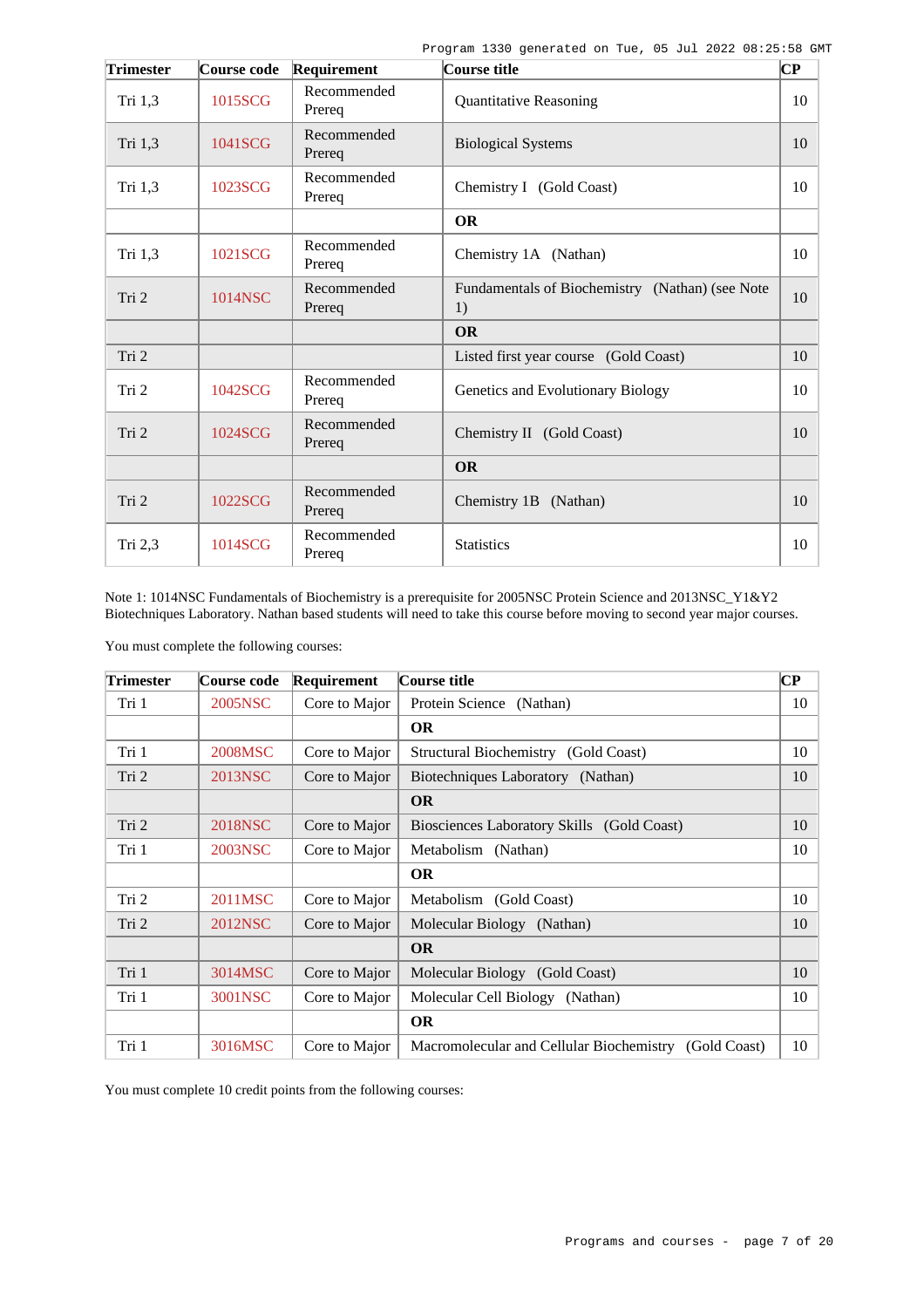| <b>Trimester</b> | Course code | Requirement       | Course title                                                 | CР |
|------------------|-------------|-------------------|--------------------------------------------------------------|----|
| Tri 1            | 3009NSC     | Elective to Major | <b>Biomedical Sciences Laboratory</b><br>(offered at Nathan) | 10 |
| Tri <sub>2</sub> | 3012MSC     | Elective to Major | Clinical Biochemistry (offered at Gold Coast)                | 10 |
| Tri 2            | 3013MSC     | Elective to Major | Infectious Disease (offered at Gold Coast)                   | 10 |
| Tri 2            | 3022MSC     | Elective to Major | Molecular Medicine (offered at Gold Coast)                   | 10 |
| Tri 1            | 3030NSC     | Elective to Major | Applied Bioinformatics (offered at Nathan)                   | 10 |

## **Chemistry**

You must complete the following foundation courses:

| <b>Trimester</b> | Course code | Requirement               | Course title                               | $\bf CP$ |
|------------------|-------------|---------------------------|--------------------------------------------|----------|
| Tri 1,3          | 1023SCG     | <b>Recommended Prereq</b> | Chemistry I (Gold Coast)                   | 10       |
|                  |             |                           | <b>OR</b>                                  |          |
| Tri 1,3          | 1021SCG     | Recommended Prereq        | Chemistry 1A (Nathan)                      | 10       |
| Tri 1,2          | 1201SCG     | <b>Recommended Prereq</b> | Linear Algebra (Nathan) (see Note 1)       | 10       |
|                  |             |                           | <b>OR</b>                                  |          |
| Tri 1,3          | 1015SCG     | Recommended Prereq        | <b>Ouantitative Reasoning</b> (Gold Coast) | 10       |
| Tri 2            | 1024SCG     | Recommended Prereq        | Chemistry II (Gold Coast)                  | 10       |
|                  |             |                           | <b>OR</b>                                  |          |
| Tri 2            | 1022SCG     | Recommended Prereq        | Chemistry 1B<br>(Nathan)                   | 10       |
| Tri 2,3          | 1202SCG     | <b>Recommended Prereq</b> | Calculus I                                 | 10       |
|                  |             |                           | <b>OR</b>                                  |          |
| Tri 2,3          | 1014SCG     | Recommended Prereq        | <b>Statistics</b>                          | 10       |

Note 1: Students who successfully completed Mathematics B or C should complete 1201SCG. Students who successfully completed only Mathematics A will complete 1017SCG Foundation Mathematics in their first trimester of study and complete 1201SCG in their second trimester of study.

You must complete 40 credit points from the following courses:

| <b>Trimester</b> | Course code    | Requirement       | Course title                                        | $\bf CP$ |
|------------------|----------------|-------------------|-----------------------------------------------------|----------|
| Tri 1            | 2103NSC        | Elective to Major | Organic Chemistry (Nathan)                          | 10       |
|                  |                |                   | <b>OR</b>                                           |          |
| Tri 1            | 2014MSC        | Elective to Major | Organic Chemistry (Gold Coast)                      | 10       |
| Tri 2            | <b>2209ENV</b> | Elective to Major | Environmental Chemistry (Nathan)                    | 10       |
|                  |                |                   | <b>OR</b>                                           |          |
| Tri 1            | <b>2203ENV</b> | Elective to Major | Environmental Chemistry and Monitoring (Gold Coast) | 10       |
| Tri 1            | 2101NSC        | Elective to Major | Inorganic Chemistry (Nathan)                        | 10       |
|                  |                |                   | <b>OR</b>                                           |          |
| Tri 2            | <b>2208ENV</b> | Elective to Major | Inorganic Chemistry (Gold Coast)                    | 10       |
| Tri 2            | 2102NSC        | Elective to Major | Spectroscopic and Molecular Analysis                | 10       |
| Tri 2            | 2106NSC        | Elective to Major | Physical and Analytical Chemistry (Nathan)          | 10       |
|                  |                |                   | <b>OR</b>                                           |          |
| Tri 2            | <b>2202ENV</b> | Elective to Major | Physical and Analytical Chemistry (Gold Coast)      | 10       |

You must complete 20 credit points from the following courses: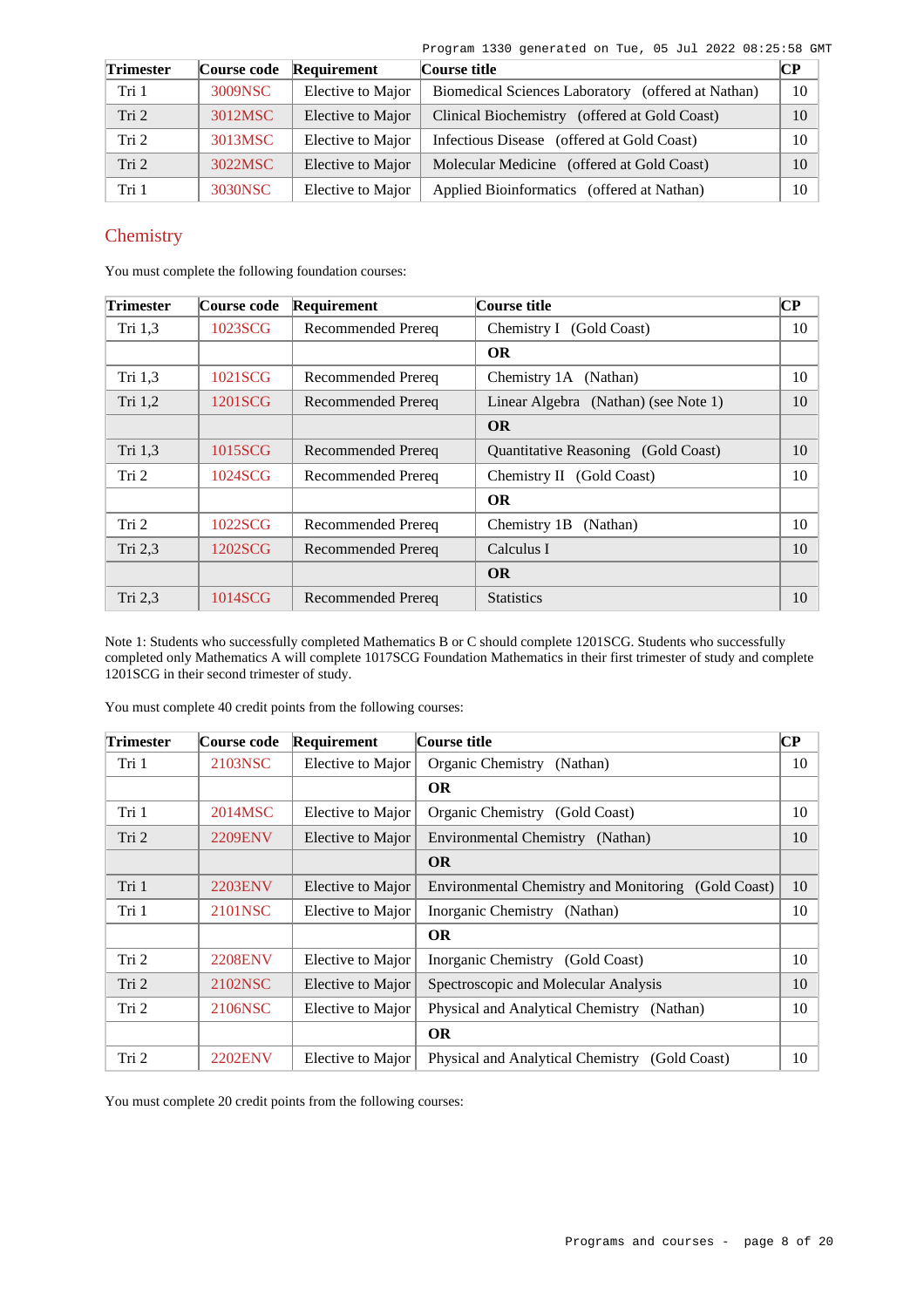| <b>Trimester</b> | Course code | Requirement          | Course title                                         | $\overline{\mathbf{C}\mathbf{P}}$ |
|------------------|-------------|----------------------|------------------------------------------------------|-----------------------------------|
| Tri 1            | 3431ENV     | Elective to<br>Major | Water Pollution Chemistry (Nathan)                   | 10                                |
|                  |             |                      | <b>OR</b>                                            |                                   |
| Tri 1            | 3201ENV     | Elective to<br>Major | Aquatic Chemistry and Pollution (Gold Coast)         | 10                                |
| Tri 1            | 3105NSC     | Elective to<br>Major | <b>Advanced Organic Chemistry</b>                    | 10                                |
| Tri 1            | 3103NSC     | Elective to<br>Major | NMR and Structural Chemistry (not offered from 2021) | 10                                |
|                  |             |                      | <b>OR</b>                                            |                                   |
| Tri 1            | 3225ENV     | Elective to<br>Major | NMR in Biological Systems                            | 10                                |
| Tri 2            | 3102NSC     | Elective to<br>Major | Advanced Analytical Chemistry (Nathan)               | 10                                |
|                  |             |                      | <b>OR</b>                                            |                                   |
| Tri 2            | 3202ENV     | Elective to<br>Major | Advanced Analytical Chemistry (Gold Coast)           | 10                                |

## Clinical Sciences

## **This major is offered on the Nathan campus only**

You must complete the following foundation courses:

| <b>Trimester</b> | Course code | Requirement           | Course title                                          | $\mathbf{C}\mathbf{P}$ |
|------------------|-------------|-----------------------|-------------------------------------------------------|------------------------|
| Tri 1,3          | 1015SCG     | Recommended<br>Prereq | <b>Quantitative Reasoning</b>                         | 10                     |
| Tri 1,3          | 1041SCG     | Recommended<br>Prereq | <b>Biological Systems</b>                             | 10                     |
| Tri 1,3          | 1021SCG     | Recommended<br>Prereq | Chemistry 1A (Nathan)                                 | 10                     |
|                  |             |                       | <b>OR</b>                                             |                        |
| Tri 1,3          | 1023SCG     | Recommended<br>Prereq | Chemistry I (Gold Coast)                              | 10                     |
| Tri 1            | 1001NSC     | Recommended<br>Prereq | Human Biology: from Cells to Systems (Nathan<br>only) | 10                     |
| Tri 2            | 1014NSC     | Recommended<br>Prereq | Fundamentals of Biochemistry (Nathan only)            | 10                     |
| Tri 2            | 1042SCG     | Recommended<br>Prereg | Genetics and Evolutionary Biology                     | 10                     |
| Tri 2            | 1022SCG     | Recommended<br>Prereq | Chemistry 1B (Nathan)                                 | 10                     |
|                  |             |                       | <b>OR</b>                                             |                        |
| Tri 2            | 1024SCG     | Recommended<br>Prereq | Chemistry II (Gold Coast)                             | 10                     |

You must complete the following courses: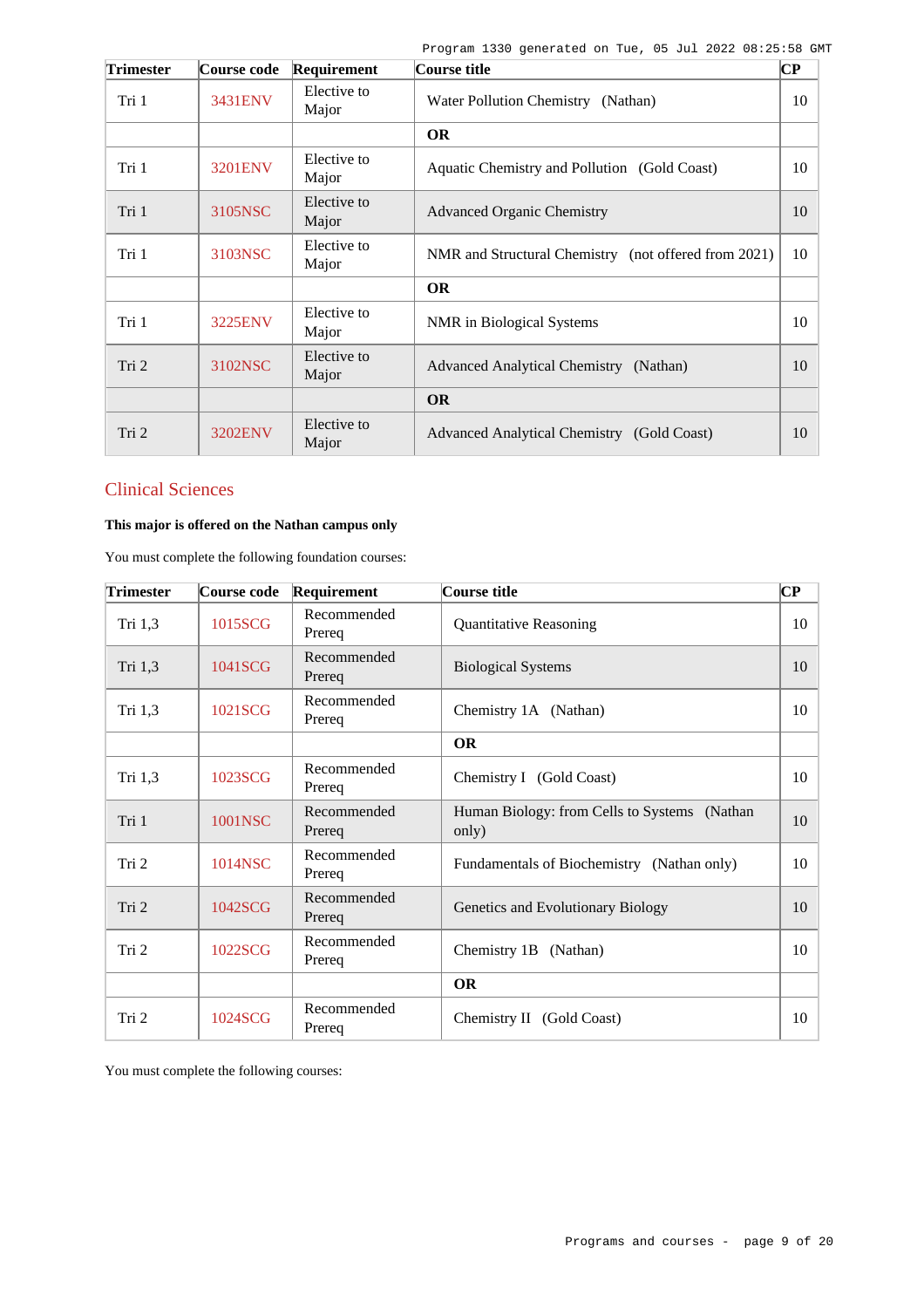| <b>Trimester</b> | Course code | Requirement   | Course title                                      | $\bf CP$ |
|------------------|-------------|---------------|---------------------------------------------------|----------|
| Tri 2            | 2013NSC     | Core to Major | Biotechniques Laboratory<br>(Nathan)              | 10       |
|                  |             |               | <b>OR</b>                                         |          |
| Tri 2            | 2018NSC     | Core to Major | Biosciences Laboratory Skills (Gold Coast)        | 10       |
| Tri 1            | 2005NSC     | Core to Major | Protein Science (Nathan)                          | 10       |
|                  |             |               | <b>OR</b>                                         |          |
| Tri 1            | 2008MSC     | Core to Major | Structural Biochemistry<br>(Gold Coast)           | 10       |
| Tri 1            | 2007NSC     | Core to Major | Human Anatomy                                     | 10       |
| Tri 2            | 2002NSC     | Core to Major | Human Physiology<br>(Nathan)                      | 10       |
| Tri 1            | 3009NSC     | Core to Major | <b>Biomedical Sciences Laboratory</b><br>(Nathan) | 10       |
| Tri 2            | 3014NSC     | Core to Major | <b>Advanced Physiology</b><br>(Nathan)            | 10       |

# Geography

You must complete the following foundation courses:

| <b>Trimester</b> | Course code | Requirement        | Course title                                 | CР |
|------------------|-------------|--------------------|----------------------------------------------|----|
| Tri $1,3$        | 1015SCG     | Recommended Prereq | <b>Quantitative Reasoning</b>                | 10 |
| Tri 1,3          | 1041SCG     | Recommended Prereq | <b>Biological Systems</b>                    | 10 |
| Tri 1,3          | 1021SCG     | Recommended Prereq | Chemistry 1A (Nathan)                        | 10 |
|                  |             |                    | <b>OR</b>                                    |    |
| Tri 1,3          | 1023SCG     | Recommended Prereq | Chemistry I (Gold Coast)                     | 10 |
| Tri 1,3          | 1043SCG     | Recommended Prereq | Introduction to Environmental Sustainability | 10 |
| Tri $2,3$        | 1014SCG     | Recommended Prereq | <b>Statistics</b>                            | 10 |
| Tri 2            | 1044SCG     | Recommended Prereq | Earth Systems                                | 10 |

You must complete 40 credit points from the following courses: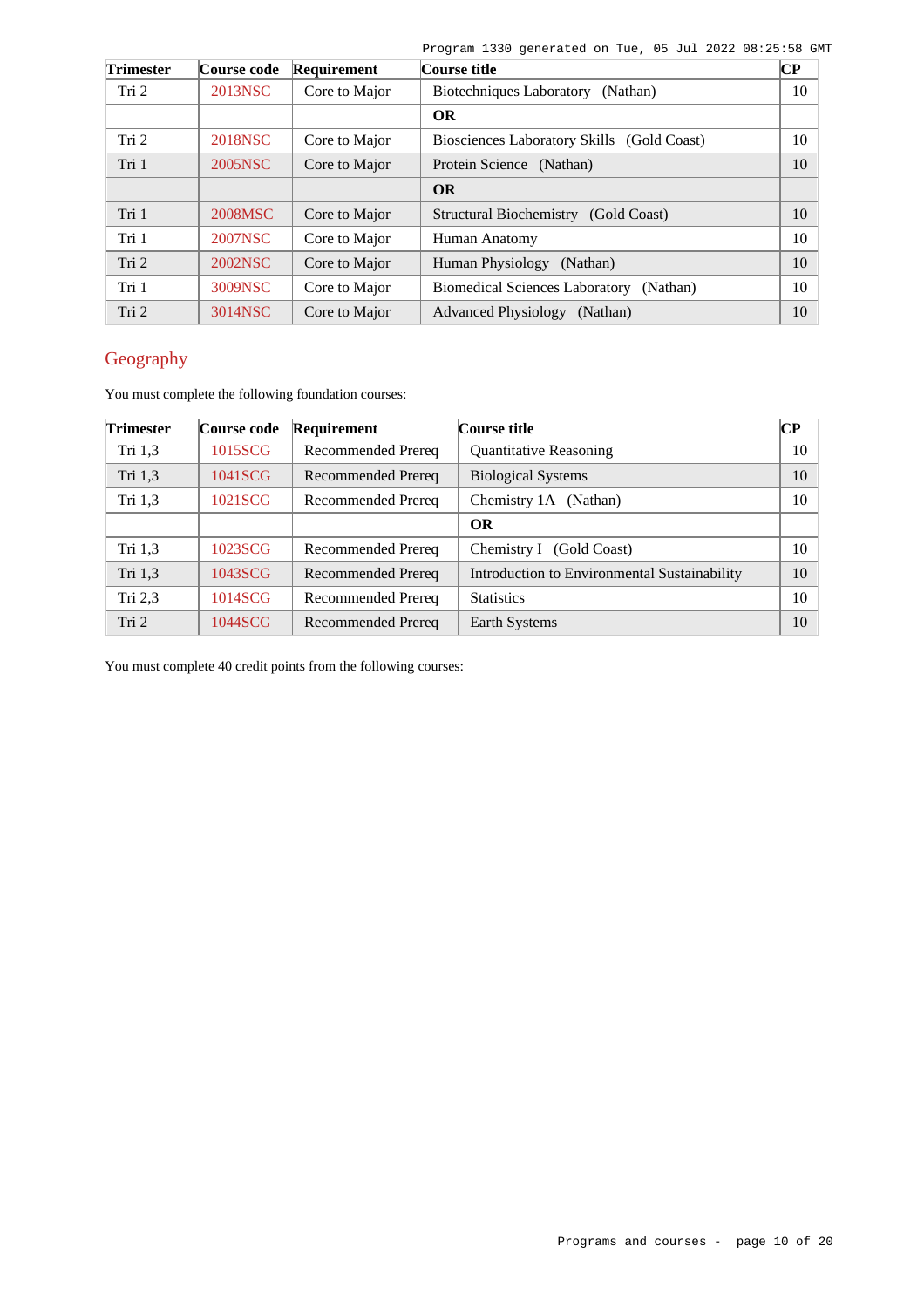| <b>Trimester</b> | Course code    | Requirement          | Course title                                                           | $\overline{\mathbf{C}\mathbf{P}}$ |
|------------------|----------------|----------------------|------------------------------------------------------------------------|-----------------------------------|
| Tri 1            | 2107ENV        | Elective to<br>Major | Introduction to Geographic Information Systems                         | 10                                |
| Tri 1            | <b>2071ENV</b> | Elective to<br>Major | Soils and Geomorphology (offered at Nathan only)                       | 10                                |
| Tri 1            | 2416ENV        | Elective to<br>Major | <b>Environmental Anthropology</b>                                      | 10                                |
| Tri 2            | <b>2209ENV</b> | Elective to<br>Major | Environmental Chemistry (Nathan)                                       | 10                                |
|                  |                |                      | <b>OR</b>                                                              |                                   |
| Tri 1            | <b>2203ENV</b> | Elective to<br>Major | Environmental Chemistry and Monitoring (Gold Coast)                    | 10                                |
| Tri 2            | <b>2221ENV</b> | Elective to<br>Major | Environmental Politics and Policy (not offered in 2021)                | 10                                |
|                  |                |                      | <b>OR</b>                                                              |                                   |
| Tri 2            | 2313AFE        | Elective to<br>Major | <b>Environmental and Energy Economics</b>                              | 10                                |
|                  |                |                      | <b>OR</b>                                                              |                                   |
| Tri 1,3          | 2004GIR        | Elective to<br>Major | The Government Business Nexus: Intervening, Lobbying<br>and Responding | 10                                |
| Tri 2            | <b>2281ENV</b> | Elective to<br>Major | Economics and the Environment                                          | 10                                |
| Tri 2            | <b>2304ENV</b> | Elective to<br>Major | Rivers and Catchments (offered at Nathan only)                         | 10                                |
| Tri 2,3          | <b>2212ENV</b> | Elective to<br>Major | Ecotox and Impact Assessment (offered online)                          | 10                                |

You must complete 20 credit points from the following courses:

| <b>Trimester</b> | Course code    | Requirement          | Course title                                                                 | $\bf CP$ |
|------------------|----------------|----------------------|------------------------------------------------------------------------------|----------|
| Tri 1            | 3431ENV        | Elective to<br>Major | Water Pollution Chemistry<br>(Nathan)                                        | 10       |
|                  |                |                      | <b>OR</b>                                                                    |          |
| Tri 1            | 3201ENV        | Elective to<br>Major | Aquatic Chemistry and Pollution (Gold Coast)                                 | 10       |
| Tri 1            | <b>3307ENV</b> | Elective to<br>Major | Environmental and Social Futures (not offered in 2021)                       | 10       |
|                  |                |                      | <b>OR</b>                                                                    |          |
| Tri 1,3          | 4118ENV        | Elective to<br>Major | Policymaking and Planning for Climate Change                                 | 10       |
| Tri 2            | 3441ENV        | Elective to<br>Major | Land Degradation and Catchment Management (offered<br>at Nathan only)        | 10       |
| Tri 2            | 3306ENV        | Elective to<br>Major | <b>Environmental Management</b>                                              | 10       |
| Tri 2            | 3119MED        | Elective to<br>Major | Environmental Toxicology and Risk Assessment (offered<br>at Gold Coast only) | 10       |
| Tri 2            | 3418ENV        | Elective to<br>Major | Spatial Modelling (not offered from 2021)                                    | 10       |
|                  |                |                      | <b>OR</b>                                                                    |          |
| Tri 2            | 3033ESC        | Elective to<br>Major | <b>Environmental Data Analytics</b>                                          | 10       |

# Marine Biology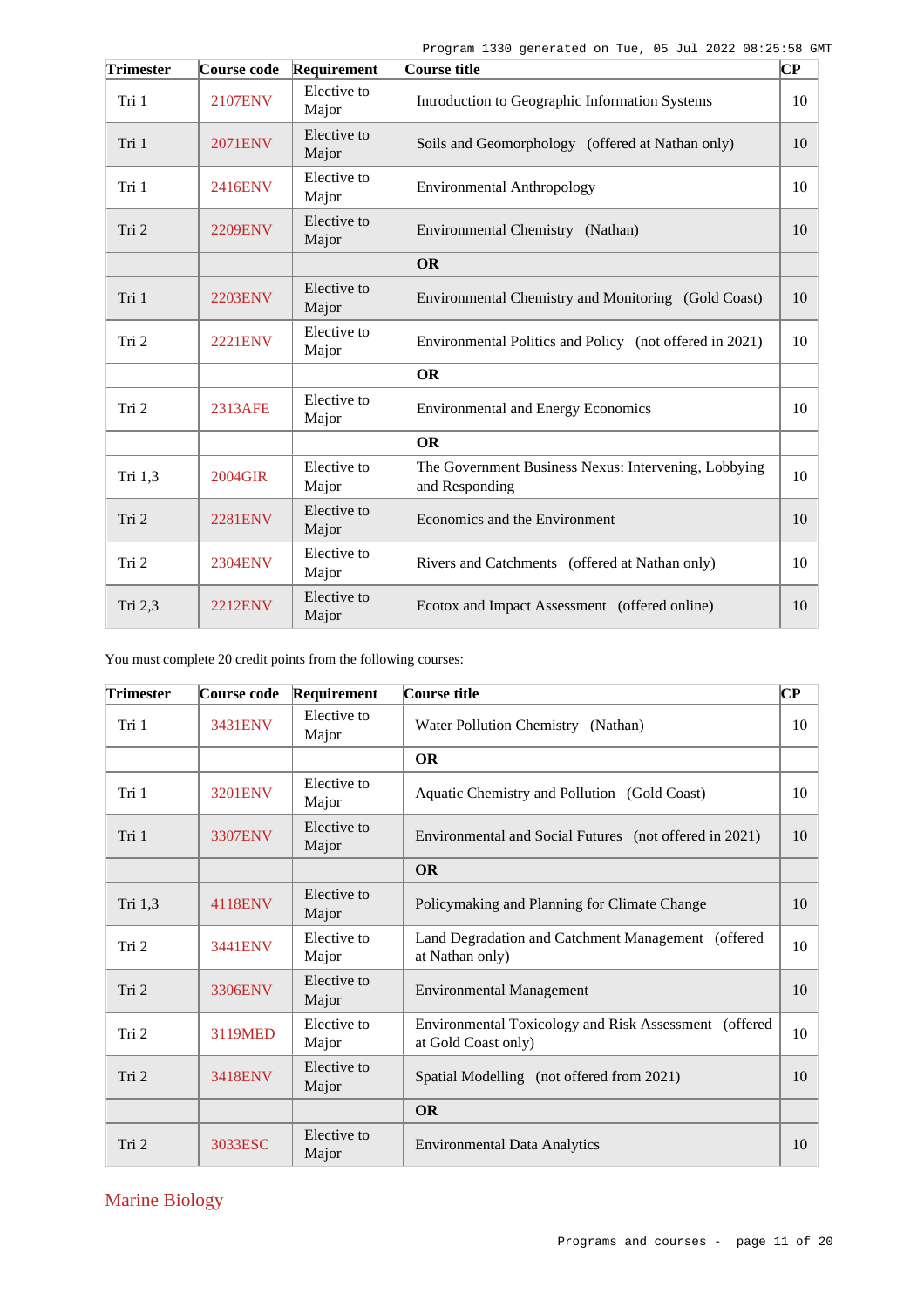| <b>Trimester</b> | Course code    | Requirement        | Course title                                 | $\overline{\mathbf{CP}}$ |
|------------------|----------------|--------------------|----------------------------------------------|--------------------------|
| Tri 1,3          | 1015SCG        | Recommended Prereq | <b>Quantitative Reasoning</b>                | 10                       |
| Tri 1,3          | 1041SCG        | Recommended Prereq | <b>Biological Systems</b>                    | 10                       |
| Tri 1,3          | 1023SCG        | Recommended Prereq | Chemistry I                                  | 10                       |
|                  |                |                    | <b>OR</b>                                    |                          |
| Tri 1,3          | 1021SCG        | Recommended Prereq | Chemistry 1A                                 | 10                       |
| Tri 1,3          | 1043SCG        | Recommended Prereq | Introduction to Environmental Sustainability | 10                       |
| Tri $2,3$        | 1014SCG        | Recommended Prereq | <b>Statistics</b>                            | 10                       |
| Tri 2            | 1042SCG        | Recommended Prereq | Genetics and Evolutionary Biology            | 10                       |
| Tri 1            | <b>1007ENV</b> | Recommended Prereq | Introduction to Marine Science (Gold Coast)  | 10                       |

You must complete the following foundation courses:

You must complete 40 credit points from the following courses:

| <b>Trimester</b> | Course code    | Requirement       | Course title                                  | CР |
|------------------|----------------|-------------------|-----------------------------------------------|----|
| Tri 1            | 2291ENV        | Elective to Major | <b>Applied Data Science</b>                   | 10 |
| Tri 1            | <b>2804ENV</b> | Elective to Major | <b>Coastal Environments</b>                   | 10 |
| Tri 2            | 2305ENV        | Elective to Major | Marine Megafauna: Sentinels of the Sea        | 10 |
| Tri 2            | 2603ENV        | Elective to Major | Ecology<br>(Gold Coast)                       | 10 |
|                  |                |                   | <b>OR</b>                                     |    |
| Tri 2            | 2051ENV        | Elective to Major | (Nathan)<br>Ecology                           | 10 |
| Tri $2,3$        | <b>2212ENV</b> | Elective to Major | Ecotox and Impact Assessment (offered online) | 10 |

You must complete the following courses:

| <b>Trimester</b> |         | Course code Requirement | Course title                                | CР |
|------------------|---------|-------------------------|---------------------------------------------|----|
| Tri 1            | 3801ENV | Core to Maior           | <b>Estuarine Ecology</b>                    |    |
| Tri 2            | 3332ENV | Core to Major           | Marine Conservation and Resource Management |    |

### Microbiology

### **This major is available on the Nathan campus only.**

You must complete the following foundation courses:

| <b>Trimester</b> | Course code | <b>Requirement</b>        | Course title                             | CР |
|------------------|-------------|---------------------------|------------------------------------------|----|
| Tri $1,3$        | 1015SCG     | Recommended Prereq        | <b>Quantitative Reasoning</b>            | 10 |
| Tri 1,3          | 1041SCG     | Recommended Prereq        | <b>Biological Systems</b>                | 10 |
| Tri $1,3$        | 1021SCG     | Recommended Prereq        | Chemistry 1A (Nathan)                    | 10 |
|                  |             |                           | <b>OR</b>                                |    |
| Tri $1,3$        | 1023SCG     | Recommended Prereq        | Chemistry I (Gold Coast) (from 2021)     | 10 |
| Tri 2            | 1014NSC     | <b>Recommended Prereq</b> | Fundamentals of Biochemistry (Nathan)    | 10 |
| Tri <sub>2</sub> | 1042SCG     | <b>Recommended Prereq</b> | Genetics and Evolutionary Biology        | 10 |
| Tri 2,3          | 1014SCG     | Recommended Prereq        | <b>Statistics</b>                        | 10 |
| Tri 2            | 1022SCG     | Recommended Prereq        | Chemistry 1B<br>(Nathan)                 | 10 |
|                  |             |                           | <b>OR</b>                                |    |
| Tri 2            | 1024SCG     | Recommended Prereq        | (Gold Coast) (from 2021)<br>Chemistry II | 10 |

You must complete the following courses: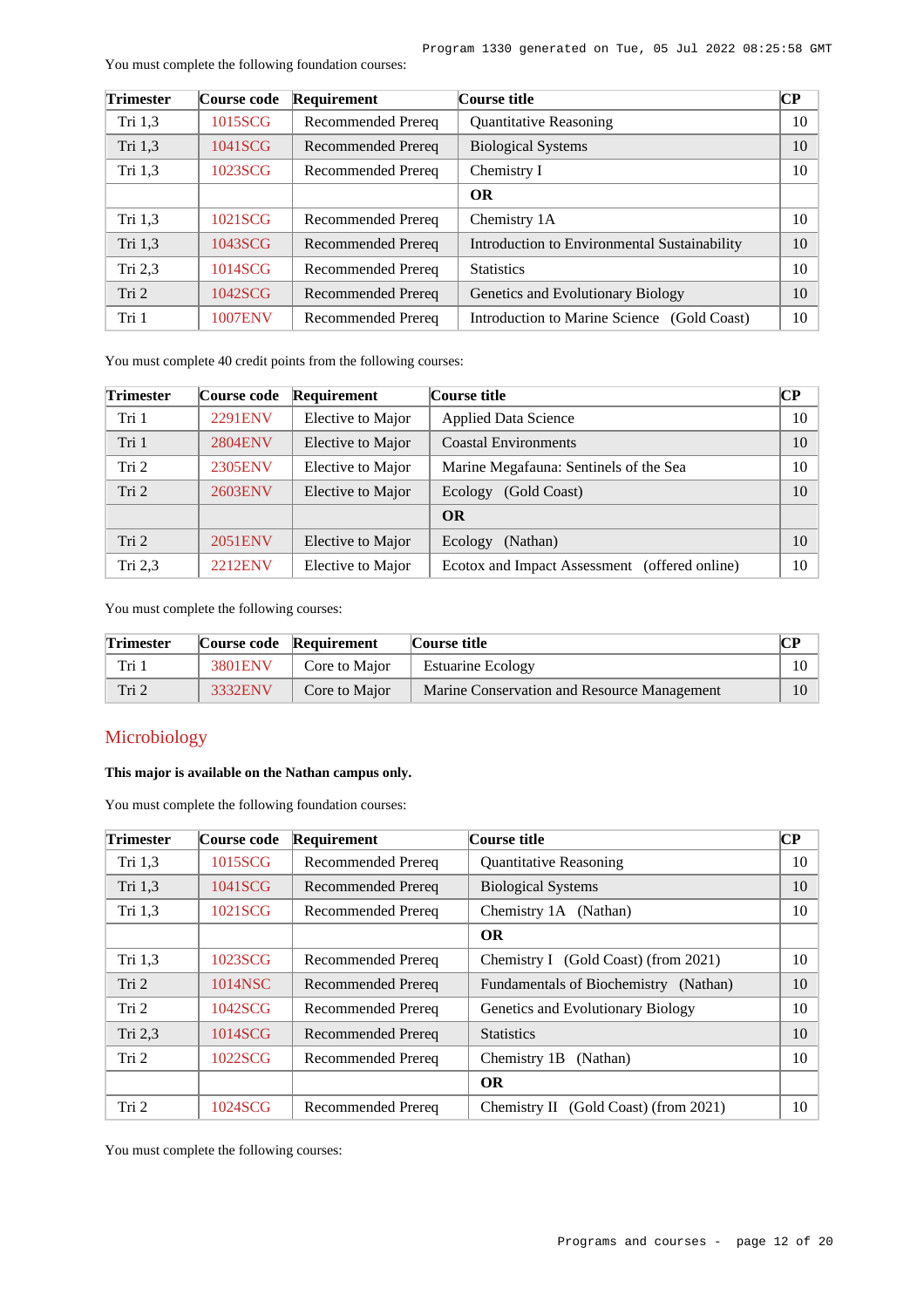| <b>Trimester</b> | Course code    | Requirement   | Course title                                           | $ {\bf CP} $ |
|------------------|----------------|---------------|--------------------------------------------------------|--------------|
| Tri 2            | 2013NSC        | Core to Major | <b>Biotechniques Laboratory</b><br>(Nathan)            | 10           |
|                  |                |               | <b>OR</b>                                              |              |
| Tri 2            | 2018NSC        | Core to Major | Biosciences Laboratory Skills (Gold Coast) (from 2021) | 10           |
| Tri 1            | 2005NSC        | Core to Major | Protein Science (Nathan)                               | 10           |
|                  |                |               | <b>OR</b>                                              |              |
| Tri 1            | 2008MSC        | Core to Major | Structural Biochemistry (Gold Coast) (from 2021)       | 10           |
| Tri 1            | <b>2008NSC</b> | Core to Major | General Microbiology<br>(Nathan)                       | 10           |
| Tri 2            | 2010NSC        | Core to Major | Applied Microbiology (Nathan)                          | 10           |
| Tri 2            | 3018NSC        | Core to Major | Microbiology Laboratory (Nathan)                       | 10           |
| Tri 2            | 3020NSC        | Core to Major | Techniques in Molecular Microbiology<br>(Nathan)       | 10           |

# Wildlife Biology

You must complete the following foundation courses:

| <b>Trimester</b> | Course code | Requirement               | Course title                                 | $\overline{\mathbf{CP}}$ |
|------------------|-------------|---------------------------|----------------------------------------------|--------------------------|
| Tri 1,3          | 1015SCG     | Recommended Prereq        | <b>Quantitative Reasoning</b>                | 10                       |
| Tri 1,3          | 1041SCG     | Recommended Prereq        | <b>Biological Systems</b>                    | 10                       |
| Tri $1,3$        | 1023SCG     | Recommended Prereq        | Chemistry I (Gold Coast)                     | 10                       |
|                  |             |                           | <b>OR</b>                                    |                          |
| Tri $1,3$        | 1021SCG     | Recommended Prereq        | Chemistry 1A (Nathan)                        | 10                       |
| Tri 1,3          | 1043SCG     | <b>Recommended Prereq</b> | Introduction to Environmental Sustainability | 10                       |
| Tri 2            | 1042SCG     | Recommended Prereq        | Genetics and Evolutionary Biology            | 10                       |
| Tri 2,3          | 1014SCG     | Recommended Prereq        | <b>Statistics</b>                            | 10                       |
| Tri 2            | 1044SCG     | Recommended Prereq        | Earth Systems                                | 10                       |

You must complete the following courses:

| <b>Trimester</b> | Course code    | <b>Requirement</b> | Course title                                                    | $\bf CP$ |
|------------------|----------------|--------------------|-----------------------------------------------------------------|----------|
| Tri 1            | <b>2291ENV</b> | Core to Major      | <b>Applied Data Science</b>                                     | 10       |
| Tri <sub>2</sub> | 2251ENV        | Core to Major      | Animal Diversity (Nathan) (not offered from 2021)               | 10       |
|                  |                |                    | <b>OR</b>                                                       |          |
| Tri 1            | 2303ENV        | Core to Major      | Zoology                                                         | 10       |
| Tri 2            | 2051ENV        | Core to Major      | Ecology<br>(Nathan)                                             | 10       |
|                  |                |                    | <b>OR</b>                                                       |          |
| Tri 2            | 2603ENV        | Core to Major      | Ecology (Gold Coast)                                            | 10       |
| Tri 1            | <b>2261ENV</b> | Core to Major      | Plant Diversity (Nathan) (not offered from 2021)                | 10       |
|                  |                |                    | <b>OR</b>                                                       |          |
| Tri 2            | 2702ENV        | Core to Major      | <b>Botany</b>                                                   | 10       |
| Tri 1            | 3241ENV        | Core to Major      | <b>Quantitative Ecology</b><br>(Nathan) (not offered from 2021) | 10       |
|                  |                |                    | <b>OR</b>                                                       |          |
| Tri 1            | 3606ENV        | Core to Major      | <b>Conservation Biology</b>                                     | 10       |
| Tri 2            | <b>3308ENV</b> | Core to Major      | <b>Emerging Topics in Conservation</b>                          | 10       |

## **Physics Major**

## Physics

You must complete the following foundation courses: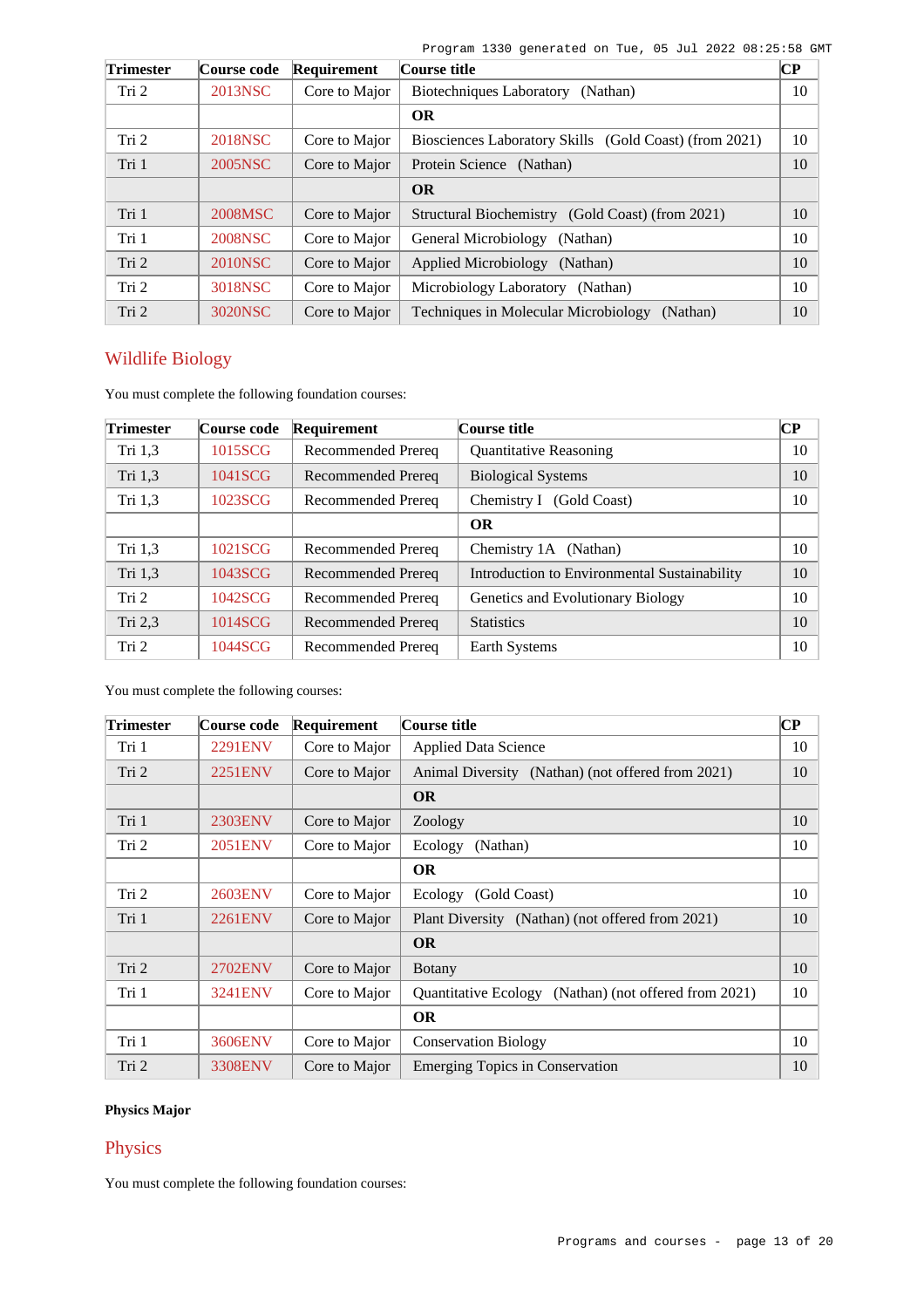| <b>Trimester</b> |         | Course code Requirement | <b>Course title</b>         | CР |
|------------------|---------|-------------------------|-----------------------------|----|
| Tri $1,2$        | 1201SCG | Recommended Prereq      | Linear Algebra (see Note 1) | 10 |
| Tri $1,2$        | 1031SCG | Recommended Prereq      | Physics 1A                  | 10 |
| Tri 2.3          | 1202SCG | Recommended Prereq      | Calculus I                  | 10 |
| Tri <sub>2</sub> | 1032SCG | Recommended Prereq      | Physics 1B                  | 10 |

Note 1: Students who successfully completed Mathematics B or C should complete 1201SCG. Students who successfully completed only Mathematics A will complete 1017SCG Foundation Mathematics in their first trimester of study in place of an elective course and then complete 1201SCG in their second trimester of study.

You must complete the following courses:

| <b>Trimester</b> | Course code | Requirement   | Course title                                                  | CР |
|------------------|-------------|---------------|---------------------------------------------------------------|----|
| Tri 1            | 2304NSC     | Core to Major | Statistical and Solid State II (not offered from 2021)        | 10 |
|                  |             |               | <b>OR</b>                                                     |    |
| Tri 2            | 2307ESC     | Core to Major | <b>Analytical and Statistical Mechanics</b>                   | 10 |
| Tri 1            | 2302NSC     | Core to Major | <b>Modern Physics Laboratory</b>                              | 10 |
| Tri 1            | 2305NSC     | Core to Major | <b>Quantum Mechanics, Relativity and Elementary Particles</b> | 10 |
| Tri 2            | 2301NSC     | Core to Major | Electromagnetism and Optics                                   | 10 |
| Tri 1            | 3301NSC     | Core to Major | <b>Quantum Physics III</b>                                    | 10 |
| Tri 2            | 3304NSC     | Core to Major | Physics Laboratory III                                        | 10 |
| Tri 2            | 3303NSC     | Core to Major | Physics of Solids and Nanoscale Structures                    | 10 |
|                  |             |               | <b>OR</b>                                                     |    |
| Tri 2            | 3309ESC     | Core to Major | <b>Condensed Matter Physics</b>                               | 10 |

# Specialisations (7 available) Applied Mathematics

You must complete the following Honours courses in Year 4:

| <b>Trimester</b> | Course code | Requirement          | Course title                    | CР |
|------------------|-------------|----------------------|---------------------------------|----|
| Tri 1            | 6205NSC     | Hons Core to Major   | Topics in Applied Mathematics 1 | 10 |
| Tri 1            | 6206NSC     | Hons Core to Major   | Topics in Applied Mathematics 2 | 10 |
| Tri $1,2$        | 6002ESC P1  | Hon Diss Core to Mir | <b>Honours Dissertation</b>     | 20 |
| Tri 1,2          | 6002ESC P2  | Hon Diss Core to Mir | <b>Honours Dissertation</b>     | 20 |
| Tri 2            | 6207NSC     | Hons Core to Major   | Topics in Applied Mathematics 3 | 10 |
| Tri 2            | 6208NSC     | Hons Core to Major   | Topics in Applied Mathematics 4 | 10 |

### **Biosciences**

You must complete the following Honours courses in Year 4:

| <b>Trimester</b> | Course code | Requirement          | Course title                                | CР     |
|------------------|-------------|----------------------|---------------------------------------------|--------|
| Tri $1,2$        | 6000ESC     | Hons Core to Major   | Research Proposal and Planning (see Note 1) | $10-1$ |
| Tri $1,2$        |             |                      | Listed Elective                             | 10     |
| Tri $1,2$        | 6001ESC P1  | Hon Diss Core to Mir | Honours Dissertation (see Note 2)           | $20-1$ |
| Tri $1,2$        | 6001ESC P2  | Hon Diss Core to Mir | Honours Dissertation (see Note 2)           | 20     |
| Tri $1,2$        | 6001ESC P3  | Hon Diss Core to Mir | <b>Honours Dissertation</b><br>(see Note 2) | $20-1$ |

Note 1: 6000ESC must be undertaken in your first Trimester of study.

Note 2: Students will undertake a research project in the specialisation defined by their undergraduate degree.

### **Chemistry**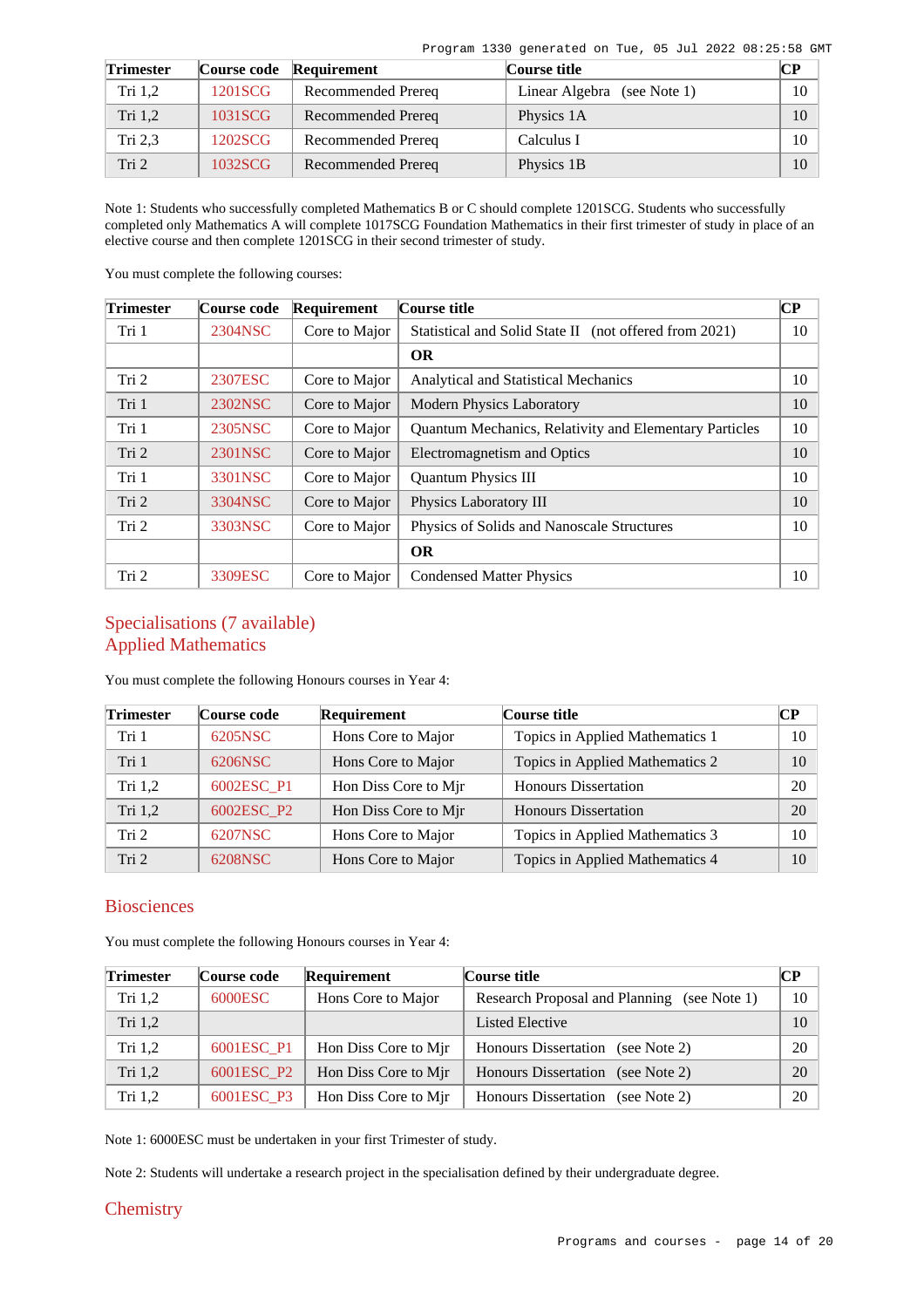| <b>Trimester</b> | Course code | Requirement          | Course title                                | $\bf CP$        |
|------------------|-------------|----------------------|---------------------------------------------|-----------------|
| Tri 1,2          | 6000ESC     | Hons Core to Major   | Research Proposal and Planning (see Note 1) | $10-10$         |
| Tri $1,2$        |             |                      | Listed Elective                             | 10 <sup>1</sup> |
| Tri $1,2$        | 6001ESC P1  | Hon Diss Core to Mjr | Honours Dissertation (see Note 2)           | 20              |
| Tri 1,2          | 6001ESC P2  | Hon Diss Core to Mir | <b>Honours Dissertation</b><br>(see Note 2) | 20              |
| Tri $1,2$        | 6001ESC P3  | Hon Diss Core to Mjr | <b>Honours Dissertation</b><br>(see Note 2) | 20              |

You must complete the following Honours courses in Year 4:

Note 1: 6000ESC must be undertaken in your first Trimester of study.

Note 2: Students will undertake a research project in the specialisation defined by their undergraduate degree.

### Geography

You must complete the following Honours courses in Year 4:

| <b>Trimester</b> | Course code | Requirement          | Course title                                   | CP. |
|------------------|-------------|----------------------|------------------------------------------------|-----|
| Tri $1,2$        | 6000ESC     | Hons Core to Major   | Research Proposal and Planning<br>(see Note 1) | 10  |
| Tri $1,2$        |             |                      | <b>Listed Elective</b>                         | 10  |
| Tri $1,2$        | 6001ESC_P1  | Hon Diss Core to Mjr | Honours Dissertation (see Note 2)              | 20  |
| Tri 1,2          | 6001ESC P2  | Hon Diss Core to Mir | Honours Dissertation (see Note 2)              | 20  |
| Tri $1,2$        | 6001ESC P3  | Hon Diss Core to Mir | <b>Honours Dissertation</b><br>(see Note 2)    | 20  |

Note 1: 6000ESC must be undertaken in your first Trimester of study.

Note 2: Students will undertake a research project in the specialisation defined by their undergraduate degree.

### Marine Science

### **This specialisation is offered at the Gold Coast campus only.**

You must complete the following Honours courses in Year 4:

| <b>Trimester</b> | Course code | Requirement          | Course title                                | <b>CP</b>       |
|------------------|-------------|----------------------|---------------------------------------------|-----------------|
| Tri $1,2$        | 6000ESC     | Hons Core to Major   | Research Proposal and Planning (see Note 1) | 10              |
| Tri $1,2$        |             |                      | Listed Elective                             | 10 <sup>1</sup> |
| Tri $1,2$        | 6001ESC_P1  | Hon Diss Core to Mjr | <b>Honours Dissertation</b>                 | 20              |
| Tri $1,2$        | 6001ESC P2  | Hon Diss Core to Mir | <b>Honours Dissertation</b>                 | 20              |
| Tri $1,2$        | 6001ESC P3  | Hon Diss Core to Mjr | <b>Honours Dissertation</b>                 | 20              |

Note 1: 6000ESC must be undertaken in your first Trimester of study.

### **Physics**

You must complete the following Honours courses in Year 4:

| <b>Trimester</b> | Course code | Requirement             | Course title                                     | CР |
|------------------|-------------|-------------------------|--------------------------------------------------|----|
| Tri $1,2$        | 6002ESC_P1  | Hon Diss Core to<br>Mjr | <b>Honours Dissertation</b>                      | 20 |
| Tri 1,2          | 6002ESC_P2  | Hon Diss Core to<br>Mjr | <b>Honours Dissertation</b>                      | 20 |
| Tri 1            | 6005ESC     | Hons Core to Major      | Tensors, Groups and General Relativity           | 10 |
| Tri 1            | 6006ESC     | Hons Core to Major      | Honours Classical and Quantum Mechanics          | 10 |
| Tri 2            | 6007ESC     | Hons Core to Major      | Classical and Quantum Electrodynamics            | 10 |
| Tri 2            | 6304NSC     | Hons Core to Major      | Honours Statistical and Condensed Matter Physics | 10 |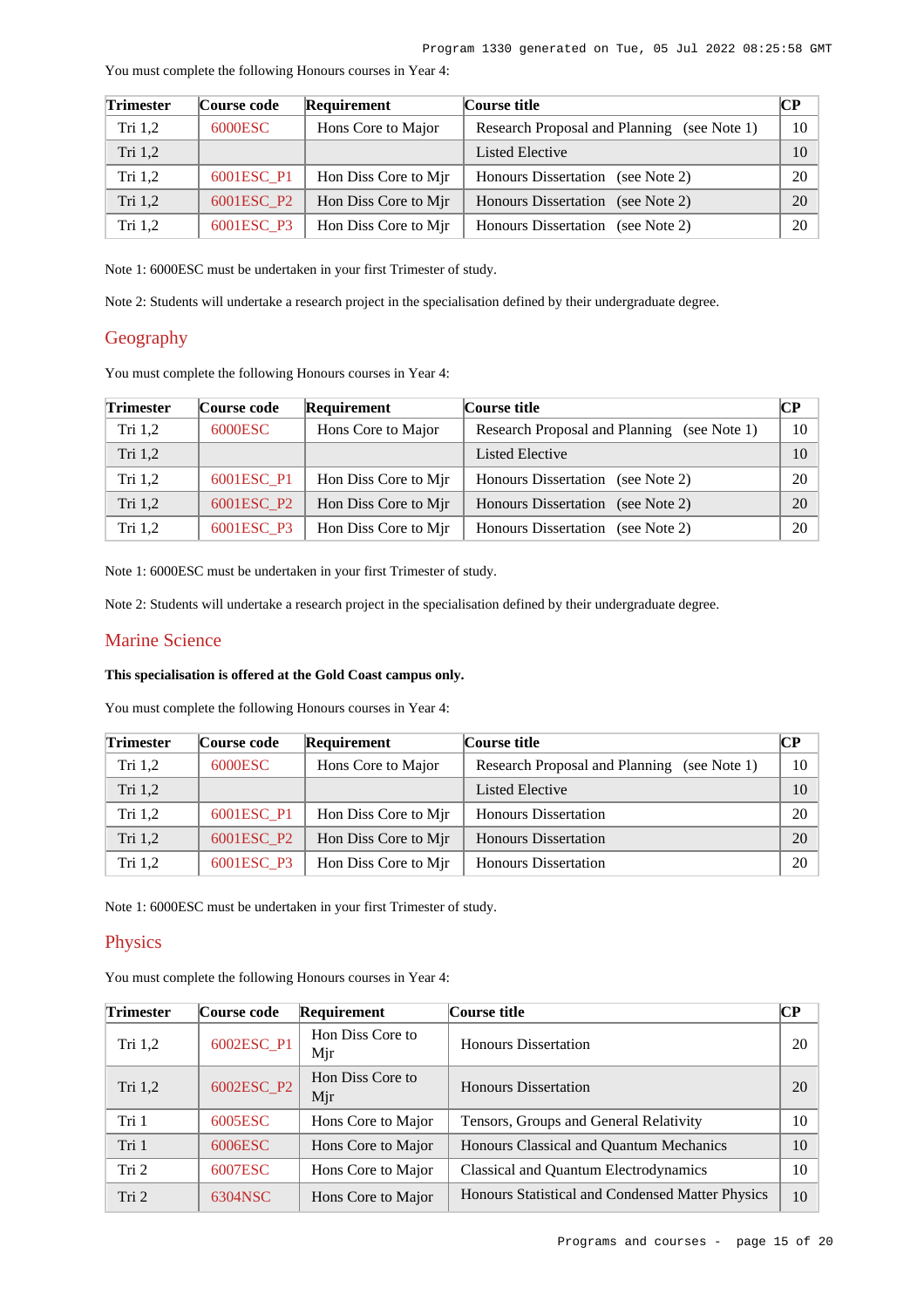# Wildlife Biology

| <b>Trimester</b> | Course code | Requirement          | Course title                                   | CР |
|------------------|-------------|----------------------|------------------------------------------------|----|
| Tri $1,2$        | 6000ESC     | Hons Core to Major   | Research Proposal and Planning<br>(see Note 1) | 10 |
| Tri $1,2$        |             |                      | Listed Elective                                | 10 |
| Tri $1,2$        | 6001ESC P1  | Hon Diss Core to Mir | <b>Honours Dissertation</b>                    | 20 |
| Tri 1,2          | 6001ESC_P2  | Hon Diss Core to Mir | <b>Honours Dissertation</b>                    | 20 |
| Tri $1,2$        | 6001ESC P3  | Hon Diss Core to Mir | <b>Honours Dissertation</b>                    | 20 |

You must complete the following Honours courses in Year 4:

Note 1: 6000ESC must be undertaken in your first Trimester of study.

# Electives (2 available) Listed Honours Electives

| <b>Trimester</b> | Course code    | Requirement            | Course title                                                                                 | CР |
|------------------|----------------|------------------------|----------------------------------------------------------------------------------------------|----|
| Tri $1,2$        | <b>8000ESC</b> | Hons Listed<br>Elect 2 | Strategies for Effective Science Communication (all<br>specialisations)                      | 10 |
| Tri $1,2$        | 6103NSC        | Hons Listed<br>Elect 2 | Advanced Synthetic Chemistry (Bioscience, Chemistry<br>specialisations)                      | 10 |
| Tri $1,2$        | 6003ESC        | Hons Listed<br>Elect 2 | Scientific Data Analysis (Bioscience, Marine Science or<br>Wildlife Biology specialisations) | 10 |
| Tri $1,2$        | 6195NSC        | Hons Listed<br>Elect 2 | Topics in Drug Discovery (Chemistry, Bioscience<br>specialisations)                          | 10 |

## Free-choice electives (Science)

You may select free-choice electives from the list below or any [Undergraduate free-choice elective/s](https://www148.griffith.edu.au/programs-courses/Search/Results?SearchRequestType=CourseCatalogue&AcademicCareerName=UGRD&IsFreeChoiceElective=True) offered across the University provided prerequisites are met. If you require guidance, please liaise with your Program Director.

| <b>Trimester</b> | Course code    | Requirement             | Course title                            | $\mathbf C\mathbf P$ |
|------------------|----------------|-------------------------|-----------------------------------------|----------------------|
| Tri 2            | 2006ESC        | Free-choice<br>Elective | Archaeology: Discovering the Human Past | 10                   |
| Tri 2            | 2002NSC        | Free-choice<br>Elective | Human Physiology                        | 10                   |
| Tri 1            | 2000MSC        | Free-choice<br>Elective | <b>Molecular Genetics</b>               | 10                   |
| Tri 1            | <b>2003NSC</b> | Free-choice<br>Elective | Metabolism                              | 10                   |
| Tri 2            | 2003MSC        | Free-choice<br>Elective | <b>Fundamentals of Microbiology</b>     | 10                   |
| Tri 1            | 2005NSC        | Free-choice<br>Elective | <b>Protein Science</b>                  | 10                   |
| Tri 2            | 2007MSC        | Free-choice<br>Elective | Microbiology                            | 10                   |
| Tri 1            | <b>2007NSC</b> | Free-choice<br>Elective | Human Anatomy                           | 10                   |
| Tri 1            | 2008MSC        | Free-choice<br>Elective | <b>Structural Biochemistry</b>          | 10                   |
| Tri 1            | <b>2008NSC</b> | Free-choice<br>Elective | General Microbiology                    | 10                   |
| Tri 2            | <b>2010NSC</b> | Free-choice<br>Elective | <b>Applied Microbiology</b>             | 10                   |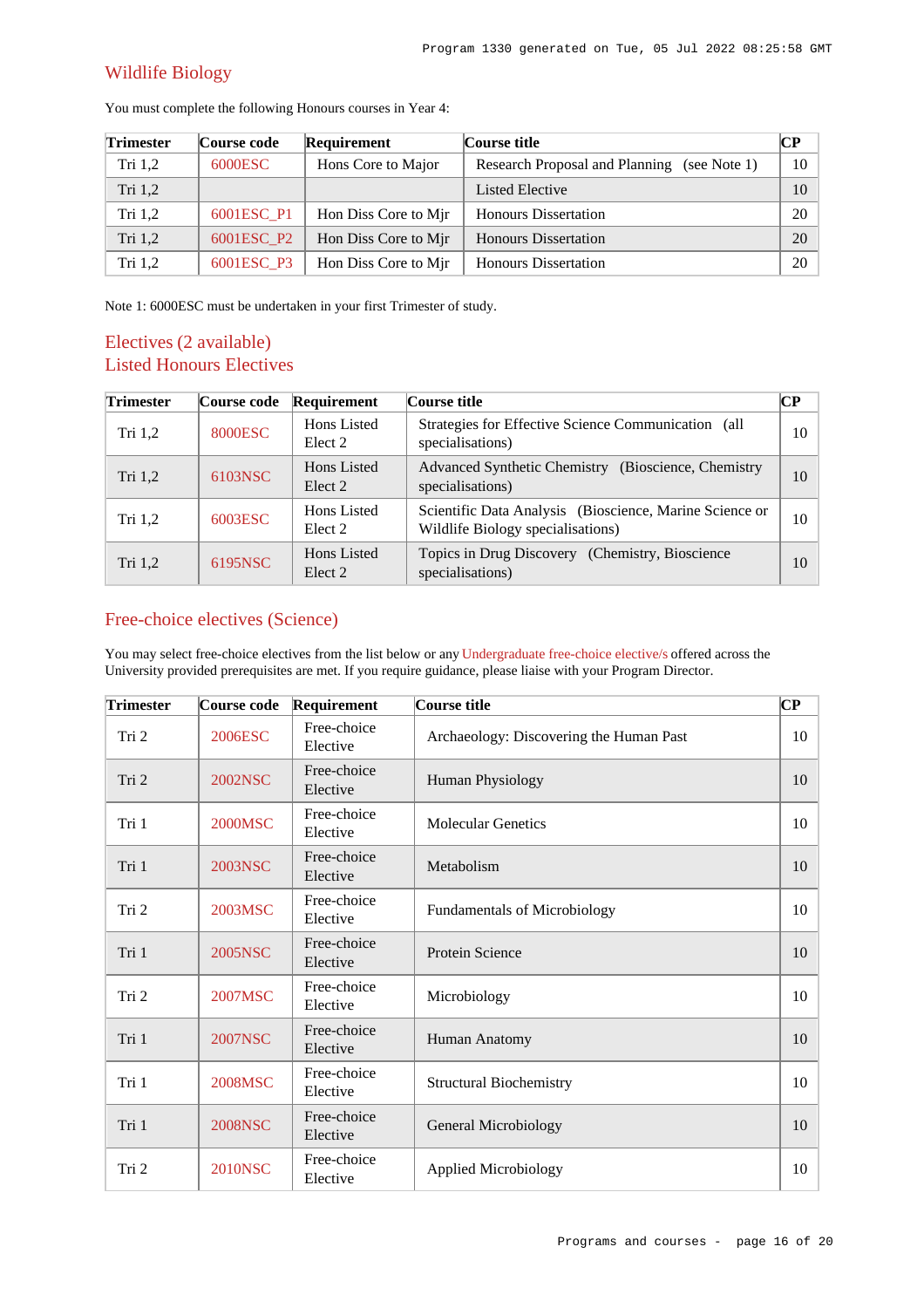| <b>Trimester</b> | Course code       | Requirement             | Course title                                                           | $ {\bf CP}$ |
|------------------|-------------------|-------------------------|------------------------------------------------------------------------|-------------|
| Tri 2            | 2012NSC           | Free-choice<br>Elective | <b>Molecular Biology</b>                                               | 10          |
| Tri 2            | 2013NSC           | Free-choice<br>Elective | Biotechniques Laboratory (Nathan)                                      | 10          |
|                  |                   |                         | courseLineOperator                                                     |             |
| Tri 2            | 2018NSC           | Free-choice<br>Elective | Biosciences Laboratory Skills (Gold Coast)                             | 10          |
| Tri 1,2 or 3     | $2043$ <b>IBA</b> | Free-choice<br>Elective | Innovation, Creativity and Entrepreneurship                            | 10          |
| Tri 2            | 2051ENV           | Free-choice<br>Elective | Ecology                                                                | 10          |
| Tri 2            | 2061ESC           | Free-choice<br>Elective | Artefacts in Archaeology                                               | 10          |
| Tri 1            | 2071ENV           | Free-choice<br>Elective | Soils and Geomorphology                                                | 10          |
| Tri 1            | 2101NSC           | Free-choice<br>Elective | Inorganic Chemistry (Nathan)                                           | 10          |
|                  |                   |                         | courseLineOperator                                                     |             |
| Tri 1            | <b>2208ENV</b>    | Free-choice<br>Elective | Inorganic Chemistry (Gold Coast)                                       | 10          |
| Tri 2            | 2102NSC           | Free-choice<br>Elective | Spectroscopic and Molecular Analysis                                   | 10          |
| Tri 1            | 2103NSC           | Free-choice<br>Elective | Organic Chemistry (Nathan)                                             | 10          |
|                  |                   |                         | courseLineOperator                                                     |             |
| Tri 1            | 2014MSC           | Free-choice<br>Elective | Organic Chemistry (Gold Coast)                                         | 10          |
| Tri 2            | 2106NSC           | Free-choice<br>Elective | Physical and Analytical Chemistry                                      | 10          |
| Tri 1            | <b>2107ENV</b>    | Free-choice<br>Elective | Introduction to Geographic Information Systems                         | 10          |
| Tri 1            | <b>2201NSC</b>    | Free-choice<br>Elective | Linear Algebra and Applications                                        | 10          |
| Tri 2            | <b>2202ENV</b>    | Free-choice<br>Elective | Physical and Analytical Chemistry                                      | 10          |
| Tri 2            | 2202NSC           | Free-choice<br>Elective | <b>Numerical Methods</b>                                               | 10          |
| Tri 1            | 2203ENV           | Free-choice<br>Elective | Environmental Chemistry and Monitoring (Gold Coast)                    | 10          |
|                  |                   |                         | courseLineOperator                                                     |             |
| Tri 2            | <b>2209ENV</b>    | Free-choice<br>Elective | Environmental Chemistry (Nathan)                                       | 10          |
| Tri 2            | 2204NSC           | Free-choice<br>Elective | Introduction to Mathematical Modelling                                 | 10          |
| Tri 1            | 2205NSC           | Free-choice<br>Elective | Calculus II                                                            | 10          |
| Tri 2            | 2221ENV           | Free-choice<br>Elective | Environmental Politics and Policy (not offered in 2021)                | 10          |
|                  |                   |                         | courseLineOperator                                                     |             |
| Tri 1,3          | 2004GIR           | Free-choice<br>Elective | The Government Business Nexus: Intervening,<br>Lobbying and Responding | 10          |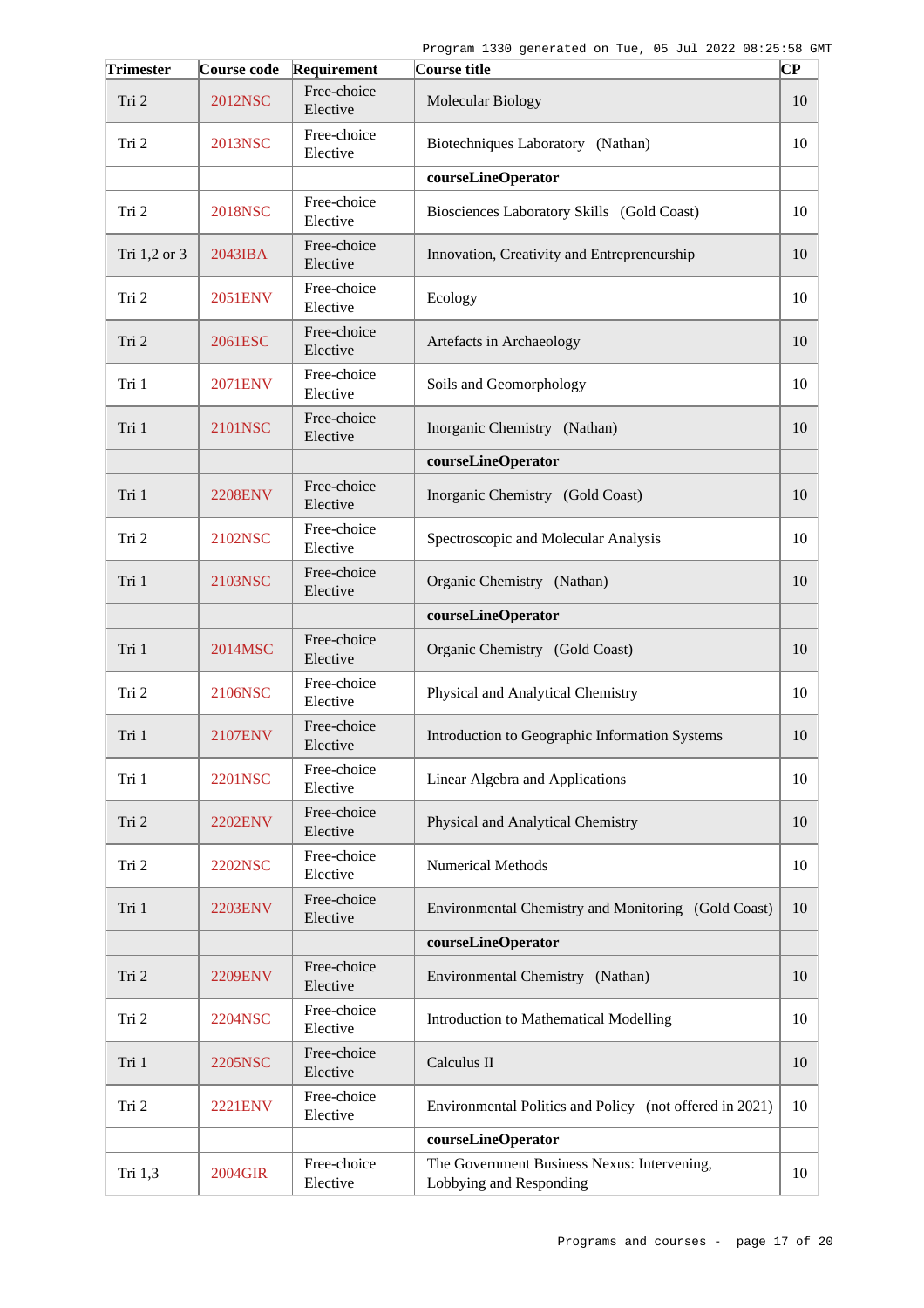| <b>Trimester</b> | Course code    | Requirement             | Course title                                              | $ {\bf CP}$ |
|------------------|----------------|-------------------------|-----------------------------------------------------------|-------------|
| Tri 2            | 2251ENV        | Free-choice<br>Elective | Animal Diversity (Nathan) (not offered from 2021)         | 10          |
|                  |                |                         | courseLineOperator                                        |             |
| Tri 1            | 2303ENV        | Free-choice<br>Elective | Zoology                                                   | 10          |
| Tri 2            | <b>2702ENV</b> | Free-choice<br>Elective | Botany                                                    | 10          |
| Tri 2            | 2281ENV        | Free-choice<br>Elective | Economics and the Environment                             | 10          |
| Tri 1            | <b>2291ENV</b> | Free-choice<br>Elective | <b>Applied Data Science</b>                               | 10          |
| Tri 2            | 2301NSC        | Free-choice<br>Elective | Electromagnetism and Optics                               | 10          |
| Tri 1,2          | 2302NSC        | Free-choice<br>Elective | <b>Modern Physics Laboratory</b>                          | 10          |
| Tri 2            | 2304ENV        | Free-choice<br>Elective | <b>Rivers and Catchments</b>                              | 10          |
| Tri 1,2          | 2304NSC        | Free-choice<br>Elective | Statistical and Solid State II (not offered from 2021)    | 10          |
| Tri 2            | 2307ESC        | Free-choice<br>Elective | Analytical and Statistical Mechanics                      | 10          |
| Tri 2,3          | 2305ENV        | Free-choice<br>Elective | Marine Megafauna: Sentinels of the Sea                    | 10          |
| Tri 1            | 2305NSC        | Free-choice<br>Elective | Quantum Mechanics, Relativity and Elementary<br>Particles | 10          |
| Tri 1            | 2416ENV        | Free-choice<br>Elective | <b>Environmental Anthropology</b>                         | 10          |
| Tri 1            | <b>2804ENV</b> | Free-choice<br>Elective | <b>Coastal Environments</b>                               | 10          |
| Tri 2            | <b>2803ENV</b> | Free-choice<br>Elective | Marine Biodiscovery                                       | 10          |
| Tri 2,3          | <b>2212ENV</b> | Free-choice<br>Elective | Ecotox and Impact Assessment (offered online)             | 10          |
| Tri 2            | <b>2810ICT</b> | Free-choice<br>Elective | Software Technologies                                     | 10          |
| Tri 2            | 2703ICT        | Free-choice<br>Elective | <b>Web Application Development</b>                        | 10          |
| Tri 1,2          | 3001NSC        | Free-choice<br>Elective | Molecular Cell Biology (Nathan)                           | 10          |
|                  |                |                         | courseLineOperator                                        |             |
| Tri 1            | 3016MSC        | Free-choice<br>Elective | Macromolecular and Cellular Biochemistry (Gold<br>Coast)  | 10          |
| Tri 1            | 3004MSC        | Free-choice<br>Elective | Immunology                                                | 10          |
| Tri 2            | 3012MSC        | Free-choice<br>Elective | Clinical Biochemistry (offered at Gold Coast)             | 10          |
|                  |                |                         | courseLineOperator                                        |             |
| Tri 1            | 3009NSC        | Free-choice<br>Elective | Biomedical Sciences Laboratory (offered at Nathan)        | 10          |
| Tri 1            | 3006MSC        | Free-choice<br>Elective | <b>Clinical Microbiology</b>                              | 10          |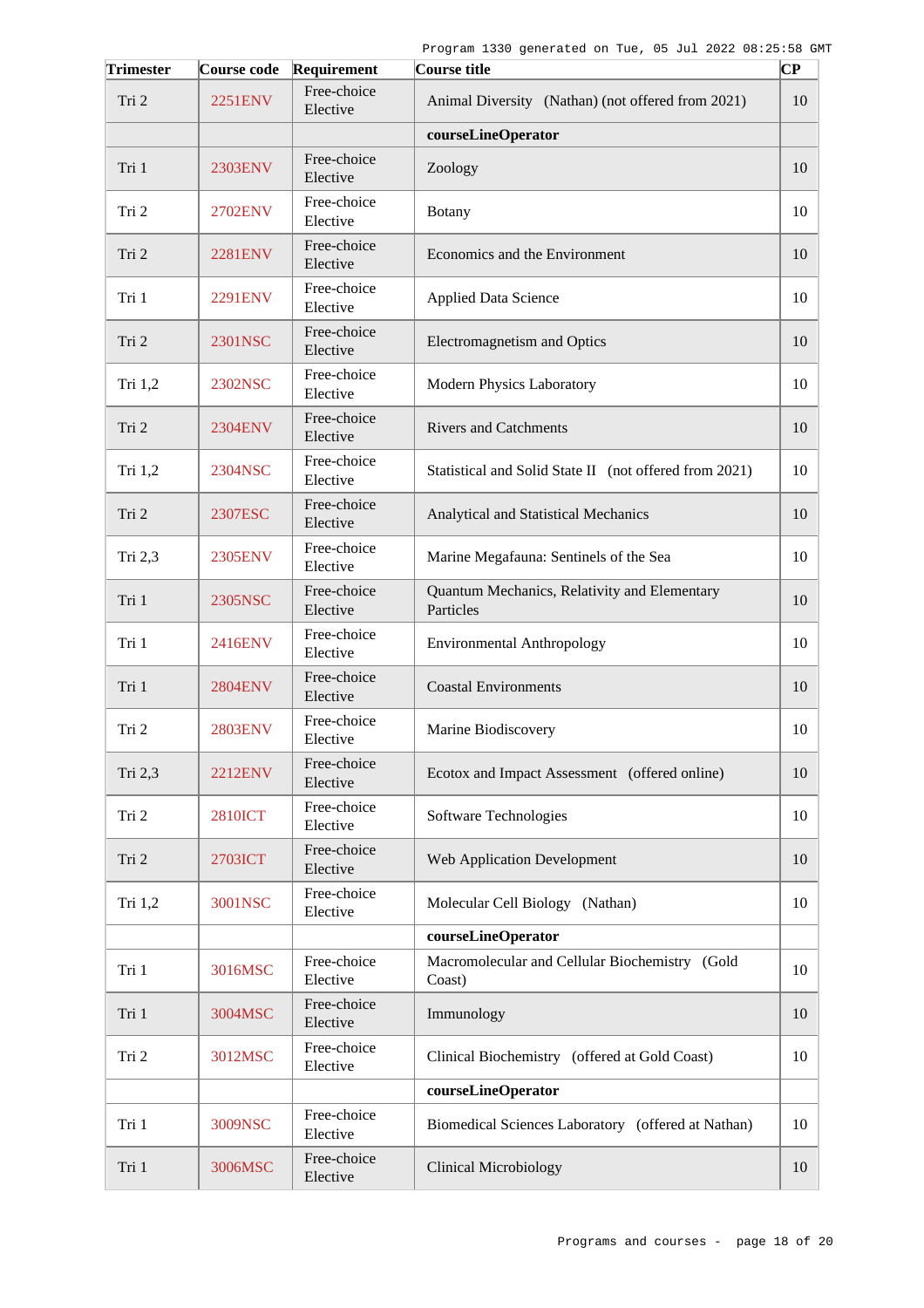| <b>Trimester</b> | Course code | Requirement             | Course title                                                        | $ {\bf CP}$ |
|------------------|-------------|-------------------------|---------------------------------------------------------------------|-------------|
| Tri 1            | 3009NSC     | Free-choice<br>Elective | <b>Biomedical Sciences Laboratory</b>                               | 10          |
| Tri 2            | 3012MSC     | Free-choice<br>Elective | <b>Clinical Biochemistry</b>                                        | 10          |
| Tri 2            | 3013MSC     | Free-choice<br>Elective | <b>Infectious Disease</b>                                           | 10          |
| Tri 2            | 3014NSC     | Free-choice<br>Elective | <b>Advanced Physiology</b>                                          | 10          |
| Tri 2            | 3018NSC     | Free-choice<br>Elective | Microbiology Laboratory                                             | 10          |
| Tri 2            | 3020NSC     | Free-choice<br>Elective | Techniques in Molecular Microbiology                                | 10          |
| Tri 2            | 3022MSC     | Free-choice<br>Elective | Molecular Medicine                                                  | 10          |
| Tri 2,3          | 2034IBA     | Free-choice<br>Elective | <b>Griffith Innovation Challenge</b>                                | 10          |
| Tri 2            | 3102NSC     | Free-choice<br>Elective | Advanced Analytical Chemistry (Nathan)                              | 10          |
|                  |             |                         | courseLineOperator                                                  |             |
| Tri 2            | 3202ENV     | Free-choice<br>Elective | Advanced Analytical Chemistry (Gold Coast)                          | 10          |
| Tri 1            | 3103NSC     | Free-choice<br>Elective | NMR and Structural Chemistry (Nathan) (not offered<br>from $2021$ ) | 10          |
| Tri 1            | 3225ENV     | Free-choice<br>Elective | NMR in Biological Systems                                           | 10          |
| Tri 1            | 3105NSC     | Free-choice<br>Elective | <b>Advanced Organic Chemistry</b>                                   | 10          |
| Tri 2            | 3119MED     | Free-choice<br>Elective | Environmental Toxicology and Risk Assessment                        | 10          |
| Tri 1            | 3201ENV     | Free-choice<br>Elective | Aquatic Chemistry and Pollution (Gold Coast)                        | 10          |
|                  |             |                         | courseLineOperator                                                  |             |
| Tri 1            | 3431ENV     | Free-choice<br>Elective | Water Pollution Chemistry (Nathan)                                  | 10          |
| Tri 1            | 3201NSC     | Free-choice<br>Elective | Advanced Differential Equations and Modelling                       | 10          |
| Tri 2            | 3202NSC     | Free-choice<br>Elective | <b>Biological Mathematics</b>                                       | 10          |
| Tri 1            | 3203NSC     | Free-choice<br>Elective | <b>Complex Analysis and Applications</b>                            | 10          |
| Tri 2            | 3204NSC     | Free-choice<br>Elective | <b>Advanced Numerical Methods</b>                                   | 10          |
| Tri 1            | 3241ENV     | Free-choice<br>Elective | Quantitative Ecology (not offered from 2021)                        | 10          |
| Tri 1            | 3301NSC     | Free-choice<br>Elective | <b>Quantum Physics III</b>                                          | 10          |
| Tri 2            | 3309ESC     | Free-choice<br>Elective | <b>Condensed Matter Physics</b>                                     | 10          |
| Tri 2            | 3304NSC     | Free-choice<br>Elective | Physics Laboratory III                                              | 10          |
| Tri 2            | 3306ENV     | Free-choice<br>Elective | <b>Environmental Management</b>                                     | 10          |